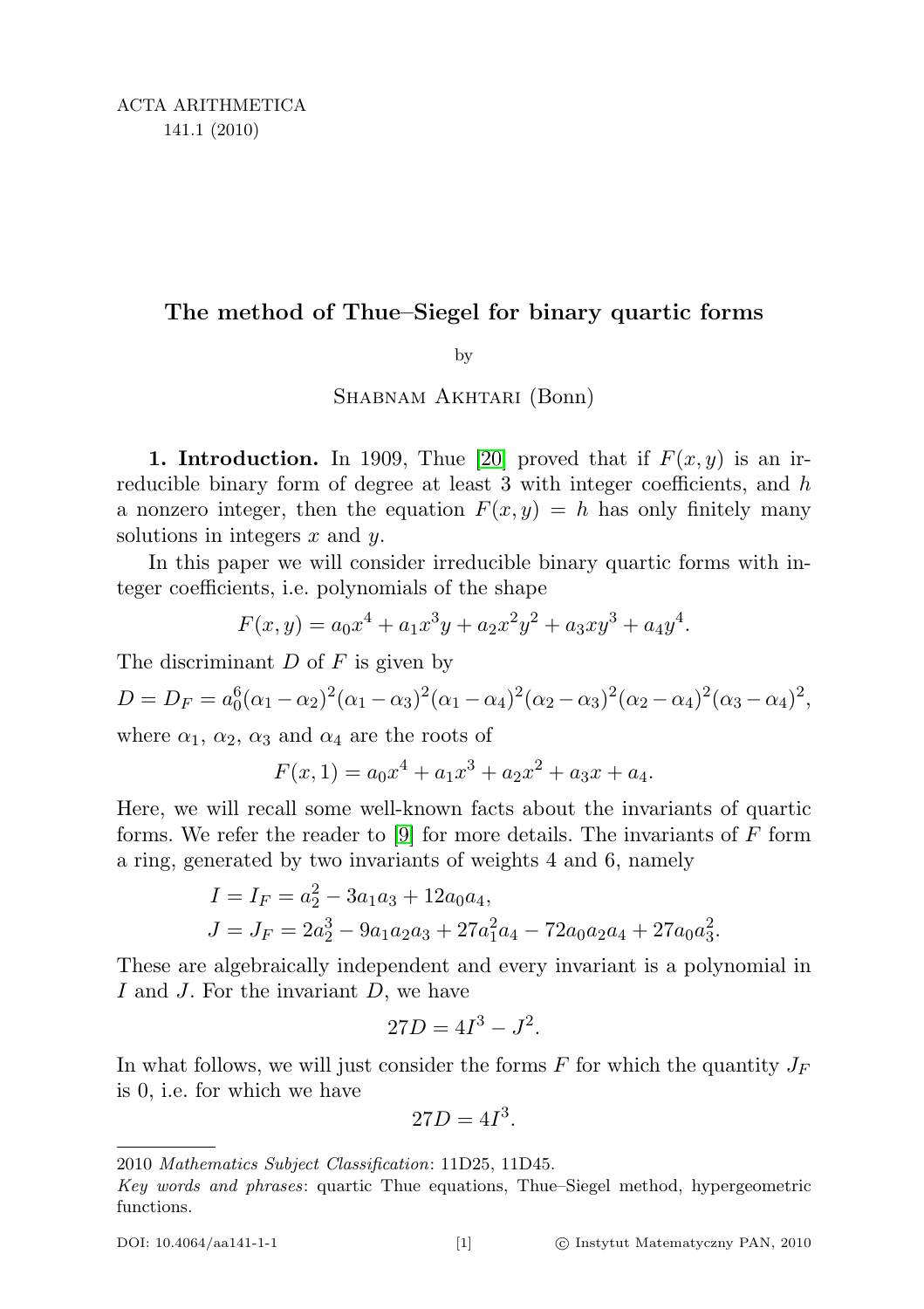Let h be a positive integer. The number of solutions in integers  $x$  and  $y$ of the equation

<span id="page-1-1"></span>(1)  $|F(x, y)| = h$ 

will be the focus of our study in this paper.

<span id="page-1-0"></span>THEOREM 1.1. Let  $F(x, y)$  be an irreducible binary quartic form with integer coefficients and positive discriminant that splits in  $\mathbb{R}$ . If  $J_F = 0$ , then the Diophantine equation  $|F(x, y)| = 1$  possesses at most 12 solutions in integers x and y (with  $(x, y)$  and  $(-x, -y)$  regarded as the same).

In Section [11,](#page-27-0) we will summarize the result of our computations for binary forms with small discriminant. We will give some examples for quartic binary forms  $F(x, y)$  satisfying the hypotheses of Theorem [1.1,](#page-1-0) where  $|F(x, y)| = 1$  has four or three solutions in integers x and y. The author is not aware of any quartic binary form F for which  $|F(x, y)| = 1$  has more than four solutions.

In [\[2\]](#page-29-1) different methods are used to give an upper bound 61 upon the number of integral solutions to the equation  $|F(x, y)| = 1$ , where F is an irreducible binary quartic form with no restriction on the value of  $J_F$  and with  $|D_F|$  large enough. Moreover, it is shown in [\[2\]](#page-29-1) that if the irreducible binary quartic form  $F$  splits in  $\mathbb R$  and has large discriminant, the Diophantine equation  $|F(x, y)| = 1$  has at most 36 solutions in integers x and y.

<span id="page-1-2"></span>THEOREM 1.2. Let  $F(x, y)$  be a reduced irreducible binary quartic form with integer coefficients and positive discriminant that splits in  $\mathbb{R}$ . If  $J_F = 0$ , then the inequality  $|F(x,y)| \leq h$  possesses at most 12 coprime solutions  $(x, y)$  with  $|y| \geq h^{3/4}/(3I)^{1/8}$ .

The definition of a reduced form is given in Section [3.](#page-3-0) It turns out that each quartic binary form is equivalent to a reduced one (see [\[9\]](#page-29-0)).

One reason for us to be interested in these results, despite quite serious restrictions upon  $F$ , is that we know important families of quartic forms with these properties. For example, a solution to the equation  $aX^4 - bY^2 = 1$ gives rise to a solution to the Thue equation

$$
x^4 + 4tx^3y - 6tx^2y^2 - 4t^2xy^3 + t^2y^4 = t_1^2,
$$

where  $t_1 | t$ . We have applied the methods of this paper to treat the above Thue equation in [\[1\]](#page-29-2).

The method of Thue and Siegel based on Padé approximation to binomial functions applies to broad families of binomial Thue equations, and both so-called "quantitative" results (see the works of Evertse [\[10,](#page-29-3) [12\]](#page-29-4), for example) as well as effective results (via effective irrationality measures from Baker [\[4,](#page-29-5) [5\]](#page-29-6) onwards) can be obtained from it. This method has also been used to study binary cubic forms with positive discriminant, for decades (see  $[11]$ ,  $[6]$ ). In 1939, Krechmar  $[13]$  showed that when the discriminant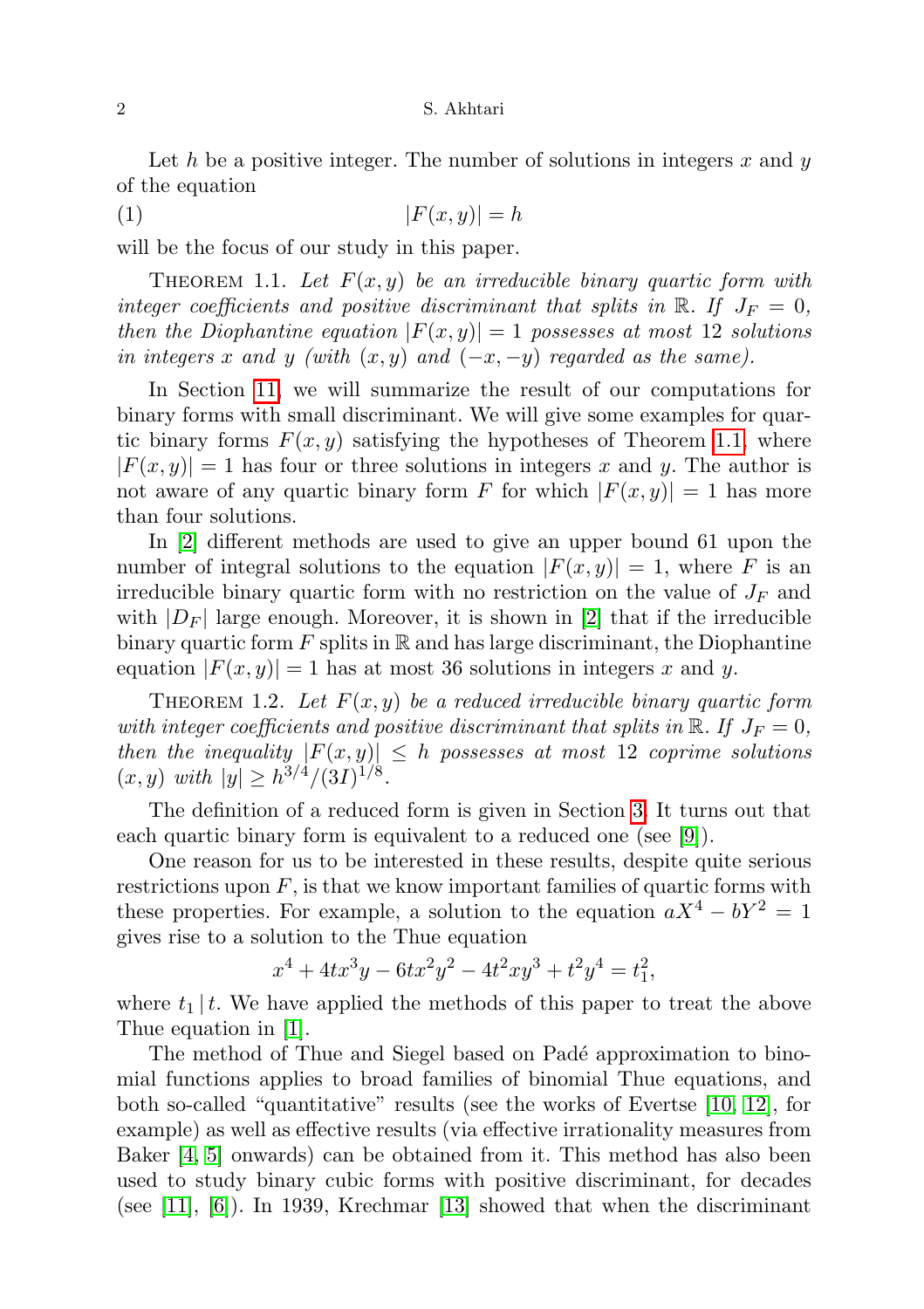of a quartic form  $F(x, y)$  is sufficiently large  $(D_F \gg h^{216/5})$ , the equation [\(1\)](#page-1-1) has at most 20 solutions in integers x and y, provided that  $J_F = 0$ and all roots of  $F(x, 1)$  are real numbers. We will use a refinement of the Thue–Siegel method by Evertse [\[11\]](#page-29-7) to obtain our results.

2. The method of Thue–Siegel. The main purpose of this section is to explain why we need the restriction  $J_F = 0$  in the statements of our theorems. The answer is hidden in the method we use, the method of Thue– Siegel. The relationship between a system of approximations to an arbitrary sieger. The relationship between a system of approximations to an arbitrary cubic irrationality and Padé approximations to  $\sqrt[3]{1-x}$  was first established by Thue [\[21\]](#page-30-1). Siegel [\[15,](#page-30-2) [16\]](#page-30-3) identified approximating polynomials in Thue's papers [\[21,](#page-30-1) [22\]](#page-30-4) with hypergeometric polynomials and applied this method to bounding the number of solutions to Diophantine equations  $f(x, y) = k$ for certain binary forms  $f(x, y)$  of degree r. He also established bounds for the number of solutions to

$$
ax^n - by^n = c,
$$

where  $n \geq 3$  [\[17\]](#page-30-5).

In this paper, we always suppose that  $J_F = 0$ . In Section [5,](#page-10-0) we will show that if  $J_F = 0$  then there are linear forms  $\xi = \xi(x, y)$  and  $\eta = \eta(x, y)$  so that

$$
F(x, y) = \frac{1}{8\sqrt{3IA_4}} (\xi^4 - \eta^4),
$$

where the quantity  $A_4$  is defined in [\(7\)](#page-3-0). We will use Padé approximation via hypergeometric polynomials to approximate  $\eta/\xi$  with rational integers. The main idea here is to replace the construction of a family of dense approximations to  $\eta/\xi$  by a family of rational approximations to the function  $(1-z)^{1/4}$ . Consider the system of linear forms  $R_r(z) = -Q_r(z) + (1-z)^{1/4} P_r(z)$  that approximate  $(1-z)^{1/4}$  at  $z=0$ , such that  $R_r(z) = z^{2r+1} \overline{R}_r(z)$ ,  $\overline{R}_r(z)$  is regular at  $z = 0$ , and  $P_r(z)$  and  $Q_r(z)$  are polynomials of degree r. Thue [\[19,](#page-30-6) [21\]](#page-30-1) explicitly found polynomials  $P_r(z)$  and  $Q_r(z)$  and Siegel [\[15\]](#page-30-2) identified them in terms of hypergeometric polynomials. Refining the method of Siegel, Evertse [\[11\]](#page-29-7) used the theory of hypergeometric functions to give an upper bound for the number of solutions to the equation  $f(x, y) = 1$ , where  $f$  is a cubic binary form with positive discriminant. Here we adjust Lemma 4 of [\[11\]](#page-29-7) for quartic forms.

<span id="page-2-1"></span><span id="page-2-0"></span>LEMMA 2.1. Let r, g be integers with  $r \geq 1$ ,  $g \in \{0, 1\}$ . Put

(2)  

$$
A_{r,g}(z) = \sum_{m=0}^{r} {r - g + 1/4 \choose m} {2r - g - m \choose r - g} (-z)^m,
$$

$$
B_{r,g}(z) = \sum_{m=0}^{r-g} {r - 1/4 \choose m} {2r - g - m \choose r} (-z)^m.
$$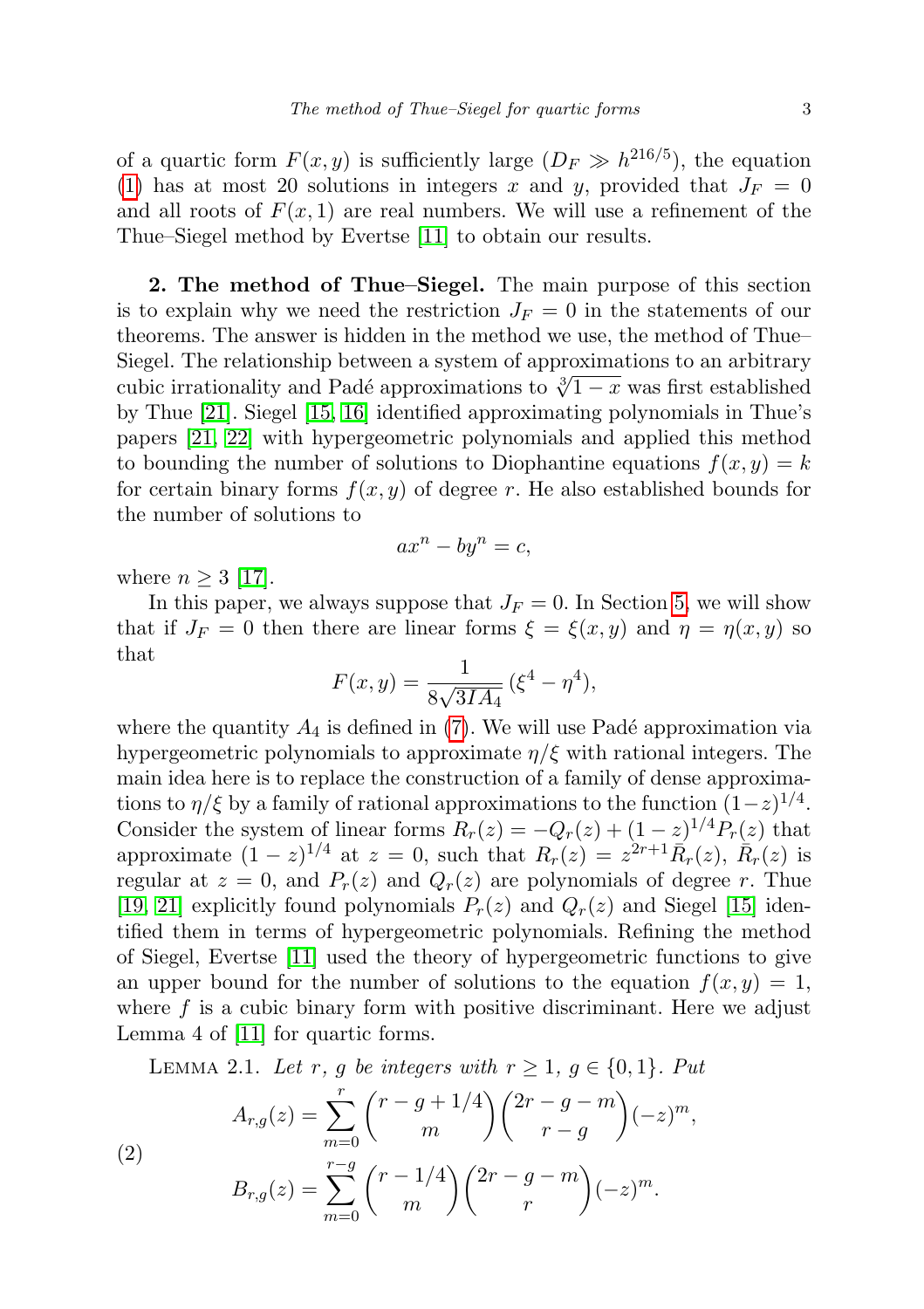#### 4 S. Akhtari

(i) There exists a power series  $F_{r,q}(z)$  such that for all complex numbers  $z \text{ with } |z| < 1,$ 

<span id="page-3-1"></span>(3) 
$$
A_{r,g}(z) - (1-z)^{1/4} B_{r,g}(z) = z^{2r+1-g} F_{r,g}(z)
$$

and

<span id="page-3-2"></span>(4) 
$$
|F_{r,g}(z)| \leq \frac{\binom{r-g+1/4}{r+1-g}\binom{r-1/4}{r}}{\binom{2r+1-g}{r}}(1-|z|)^{-\frac{1}{2}(2r+1-g)}.
$$

(ii) For all complex numbers z with  $|1-z| \leq 1$  we have

<span id="page-3-3"></span>(5) 
$$
|A_{r,g}(z)| \leq {2r - g \choose r}.
$$

(iii) For all complex numbers  $z \neq 0$  and for  $h \in \{1,0\}$  we have

(6) 
$$
A_{r,0}(z)B_{r+h,1}(z) \neq A_{r+h,1}(z)B_{r,0}(z).
$$

*Proof.* This lemma has been proven in [\[1\]](#page-29-2).  $\blacksquare$ 

<span id="page-3-0"></span>**3. Equivalent forms.** We will call forms  $F_1$  and  $F_2$  equivalent if they are equivalent under the  $SL_2(\mathbb{Z})$ -action (i.e. if there exist integers b, c, d and e such that

$$
F_1(bx+cy, dx+ey) = F_2(x,y)
$$

for all x and y, where  $be - cd = \pm 1$ ). Denote by  $N_F$  the number of solutions in integers  $x$  and  $y$  of the Diophantine equation

$$
|F(x,y)| = h.
$$

Note that if  $F_1$  and  $F_2$  are equivalent, then  $N_{F_1} = N_{F_2}$ ,  $I_{F_1} = I_{F_2}$  and  $J_{F_1} = J_{F_2}.$ 

Let us define, for a quartic form  $F$ , an associated quartic form, the Hessian H, by

$$
H(x,y) = \frac{d^2F}{dx^2} \frac{d^2F}{dy^2} - \left(\frac{d^2F}{dxdy}\right)^2.
$$

Then

$$
H(x,y) = A_0 x^4 + A_1 x^3 y + A_2 x^2 y^2 + A_3 x y^3 + A_4 y^4,
$$

where

(7) 
$$
A_0 = 3(8a_0a_2 - 3a_1^2),
$$

$$
A_1 = 12(6a_0a_3 - a_1a_2),
$$

$$
A_2 = 6(3a_1a_3 + 24a_0a_4 - 2a_2^2),
$$

$$
A_3 = 12(6a_1a_4 - a_2a_3),
$$

$$
A_4 = 3(8a_2a_4 - 3a_3^2).
$$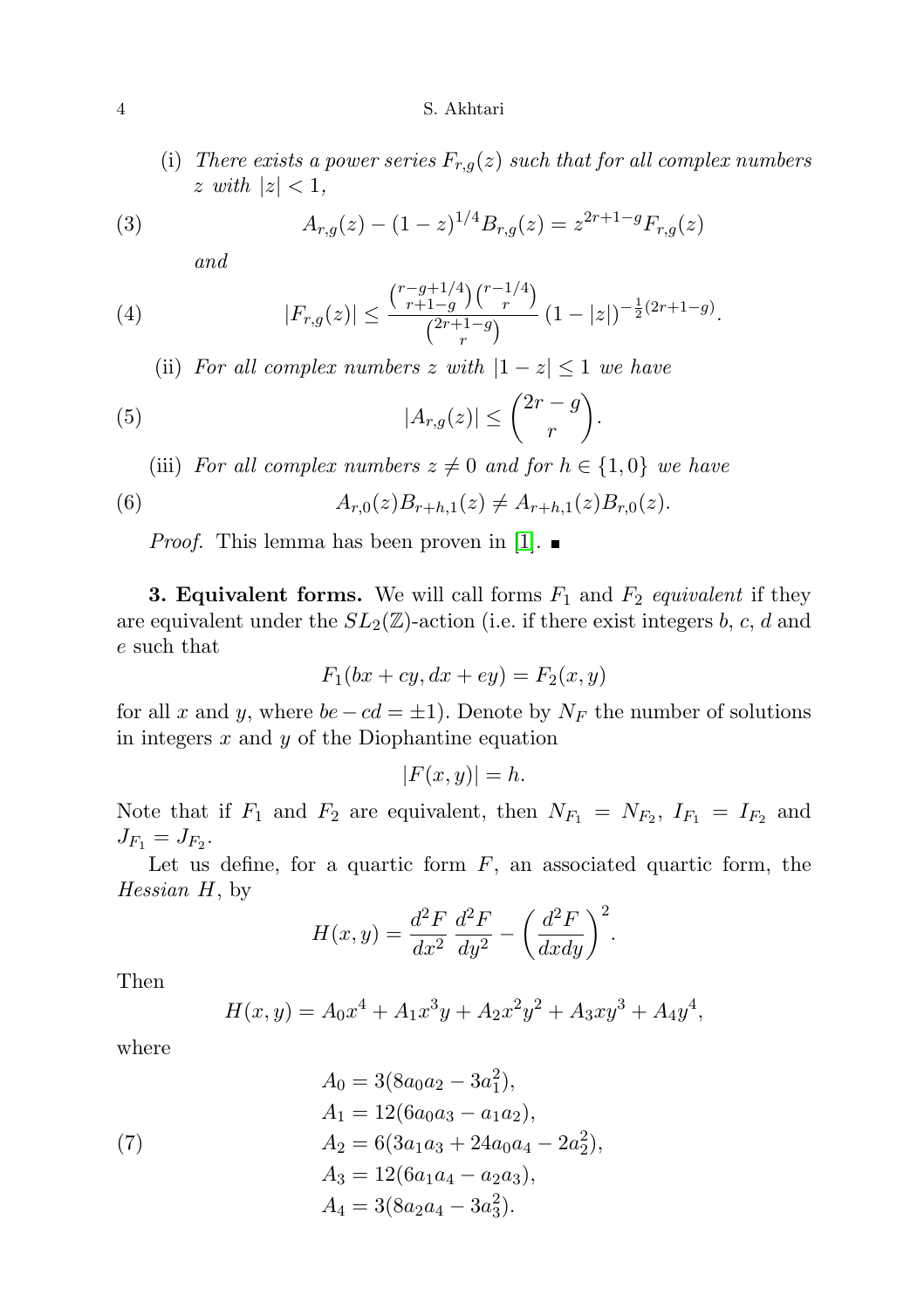We have the following identities (see Proposition 5 of [\[9\]](#page-29-0)):

<span id="page-4-0"></span>
$$
(8) \t\t I_H = 12^2 I_F^2,
$$

<span id="page-4-2"></span>(9) 
$$
J_H = 12^3 (2I_F^3 - J_F^2)
$$

and

$$
D_H = 12^6 J_F^2 D_F,
$$

where H is the Hessian of F, and  $D_F$ ,  $D_H$  are the discriminants of F and H, respectively. From the identities in [\(7\)](#page-3-0) and using algebraic manipulation, we have

$$
A_0 A_3^2 - A_4 A_1^2
$$
  
=  $12^3 (a_0 a_3^2 - a_4 a_1^2) (2a_2^3 - 9a_1 a_2 a_3 + 27a_1^2 a_4 - 72a_0 a_2 a_4 + 27a_0 a_3^2)$   
=  $12^3 (a_0 a_3^2 - a_4 a_1^2) J_F$ 

and similarly,

$$
A_3^3 + 8A_1A_4^2 - 4A_2A_3A_4 = 12^3(a_3^3 + 8a_1a_4^2 - 4a_2a_3a_4)J_F.
$$

When  $J_F = 0$ , we obtain

(10) 
$$
A_0 A_3^2 = A_4 A_1^2,
$$

$$
A_3^3 + 8A_1 A_4^2 = 4A_2 A_3 A_4.
$$

Therefore, when  $A_3A_4 \neq 0$ ,

<span id="page-4-1"></span>
$$
H(x,y) = A_0 x^4 + A_1 x^3 y + A_2 x^2 y^2 + A_3 x y^3 + A_4 y^4
$$
  
= 
$$
\frac{1}{4A_3^2 A_4} (2A_1 A_4 x^2 + A_3^2 x y + 2A_4 A_3 y^2)^2
$$
  
= 
$$
\frac{1}{4A_3^2 A_4} W(x,y)^2,
$$

where we define the quadratic form  $W(x, y) = 2A_1A_4x^2 + A_3^2xy + 2A_4A_3y^2$ . So we get

<span id="page-4-3"></span>
$$
I_H = \left(\frac{A_3^4 - 16A_1A_4^2A_3}{4A_3^2A_4}\right)^2.
$$

From [\(8\)](#page-4-0), we obtain

(11) 
$$
|A_3^4 - 16A_1A_4^2A_3| = |48A_3^2A_4I_F|.
$$

In order to make good use of the above identities, we prove the following lemma:

<span id="page-4-4"></span>LEMMA 3.1. Let  $F(x, y)$  be a quartic form with  $J_F = 0$ . There exists a form equivalent to  $F(x, y)$  for which  $A_3A_4 \neq 0$ .

*Proof.* If 
$$
A_4 = 0
$$
, then by (10) we have  $A_4 = A_3 = 0$ , and therefore  

$$
H(x, y) = x^2 (A_0 x^2 + A_1 xy + A_2 y^2).
$$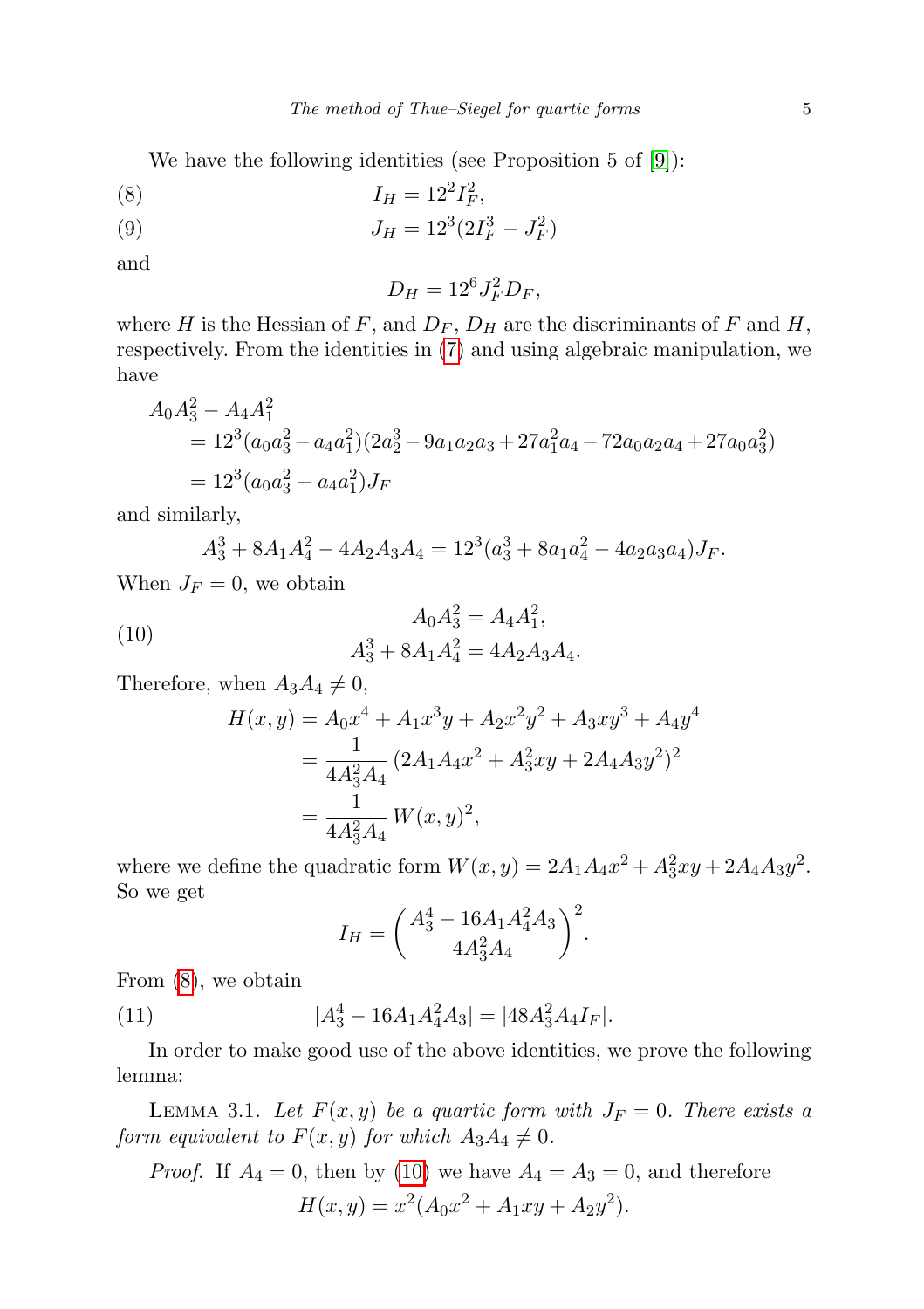Let

 $x = mX + lY$  and  $y = pX + qY$ ,

where  $m, l, p$  and q are integers satisfying  $mq - lp = \pm 1$ . Suppose that  $\Phi_1(X, Y)$  is equivalent to  $F(x, y)$  under this substitution with Hessian

$$
H_{\Phi_1}(X,Y) = A'_0 X^4 + A'_1 X^3 Y + A'_2 X^2 Y^2 + A'_3 XY^3 + A'_4 Y^4.
$$

We have

$$
A'_4 = H_{\Phi_1}(0,1) = H_F(l,q) = l^2(A_0l^2 + A_1lq + A_2q^2).
$$

If  $H_F$  is identically zero then by [\(8\)](#page-4-0) and [\(9\)](#page-4-2), we will have  $I_F = J_F = D_F = 0$ . But since we have assumed that  $F(x, y)$  is irreducible,  $H_F(x, y)$  is not identically zero. Therefore, the integers  $l$  and  $q$  can be chosen so that

$$
A_4' = H_F(l, q) \neq 0.
$$

Let  $t \in \mathbb{Z}$  and put

$$
M = m + lt, \quad P = p + qt.
$$

Let  $\Phi_2(X,Y)$  be the equivalent form to  $F(x, y)$  under the substitution

$$
x = MX + lY \quad \text{and} \quad y = PX + qY,
$$

and  $H_{\Phi_2}(X,Y) = A_0''X^4 + A_1''X^3Y + A_2''X^2Y^2 + A_3''XY^3 + A_4''Y^4$ . Then replacing x by  $MX + lY$  and y by  $PX + qY$  in  $H_F(x, y)$ , we find that  $A''_3$ , the coefficient of the term  $XY^3$  in  $H_{\Phi_2}(X, Y)$ , is equal to

$$
A_3'' = 4Ml^3A_0 + (l^3P + 3Ml^2q)A_1 + (2l^2Pq + 2Mlq^2)A_2
$$
  
+  $(q^3m + 3Pq^2l)A_3 + 4Pq^3A_4$   
=  $(m + lt)(4l^3A_0 + 3l^2qA_1 + 2lq^2A_2 + q^3A_3)$   
+  $(p + qt)(l^3A_1 + 2l^2qA_2 + 3lq^2A_3 + 4q^3A_4)$   
=  $K + 4t(l^4A_0 + l^3qA_1 + l^2q^2A_2 + lq^3A_3 + q^4A_4)$   
=  $K + 4tA'_4.$ 

Since  $A'_4 \neq 0$ , the integer t can be chosen so that  $A''_3 \neq 0$ .

In the following, we will show that  $F(x, y)$  or one of its equivalents (under the  $GL_2(\mathbb{Z})$ -action) satisfies

$$
|A_4| < 4I.
$$

From now on, we will suppose that  $A_3A_4 \neq 0$ . Let

 $x = mX + lY$  and  $y = pX + qY$ ,

where m, l, p and q are integers satisfying  $mq - lp = \pm 1$ . Let  $\Phi(X, Y)$  be equivalent to  $F(x, y)$  under this substitution and

$$
\Phi(X,Y) = a'_0 X^4 + a'_1 X^3 Y + a'_2 X^2 Y^2 + a'_3 XY^3 + a'_4 Y^4.
$$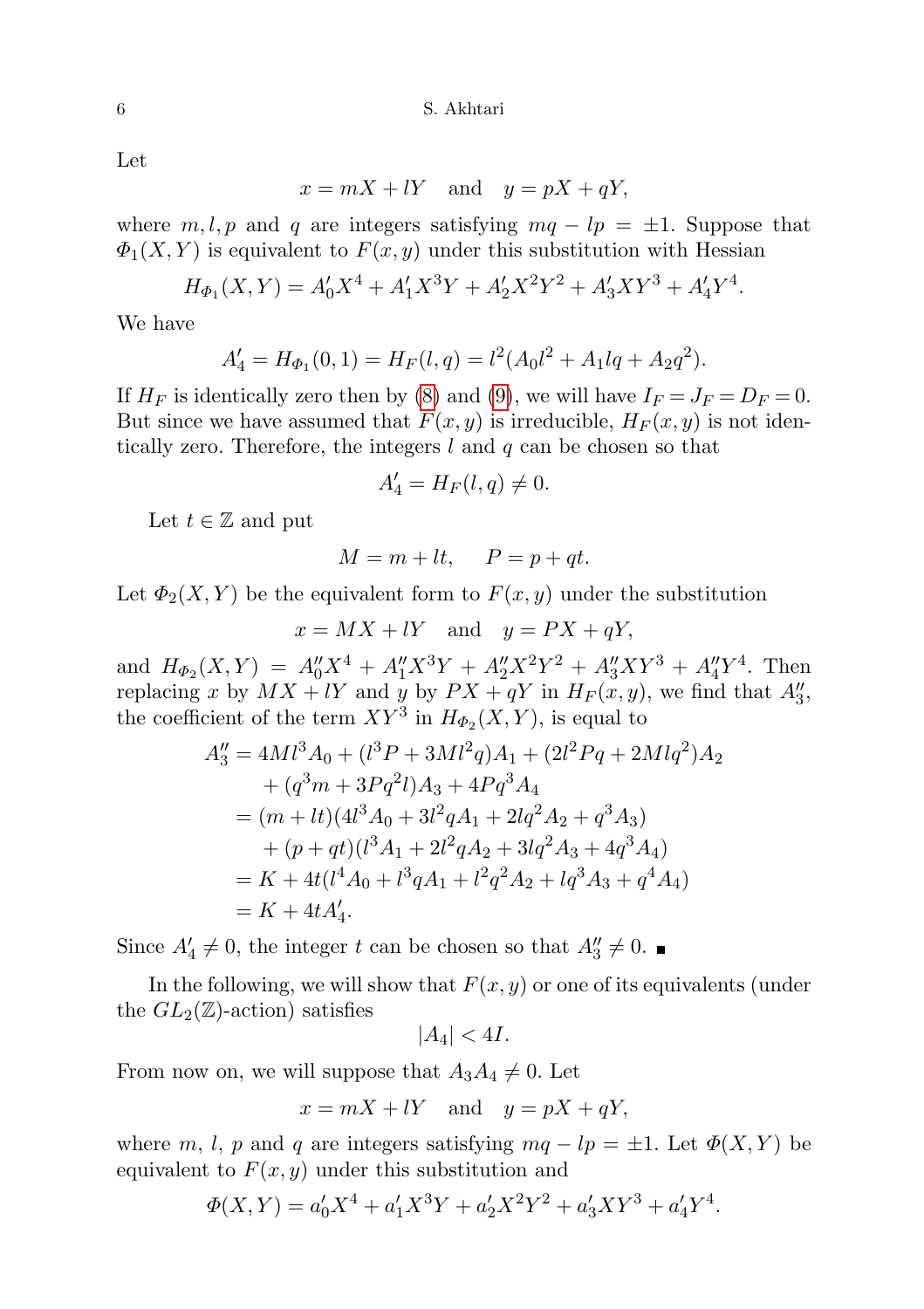We observe that

$$
A'_4 = H_{\Phi}(0,1) = H_F(l,q),
$$

where  $H_{\Phi}(X,Y) = A_0'X^4 + A_1'X^3Y + A_2'X^2Y^2 + A_3'XY^3 + A_4'Y^4$ .

To continue, we will need the following proposition due to Hermite.

<span id="page-6-0"></span>PROPOSITION 3.2. Suppose that  $f_{11}x^2 + 2f_{12}xy + f_{22}y^2$  is a binary form with  $D = f_{11}f_{22} - f_{12}^2 \neq 0$ . Then there is an integer pair  $(u_1, u_2) \neq (0, 0)$ for which

$$
0 < |f_{11}u_1^2 + 2f_{12}u_1u_2 + f_{22}u^2| < \sqrt{\frac{4}{3}|D|}.
$$

*Proof.* See [\[7,](#page-29-10) p. 31].  $\blacksquare$ 

Proposition [3.2](#page-6-0) implies that we can choose  $l$  and  $q$  such that

(12) 
$$
0 < |A'_4| = \frac{1}{|4A_3^2A_4|} (2A_1A_4l^2 + A_3^2lq + 2A_4A_3q^2)^2 < \frac{1}{|4A_3^2A_4|} |\frac{1}{3}(A_3^4 - 16A_1A_4^2A_3)| = 4|I|,
$$

where the last equality comes from [\(11\)](#page-4-3).

We have shown that the Hessian of  $F$  satisfies

$$
H(x,y) = A_0 x^4 + A_1 x^3 y + A_2 x^2 y^2 + A_3 x y^3 + A_4 y^4
$$
  
= 
$$
\frac{1}{4A_3^2 A_4} (2A_1 A_4 x^2 + A_3^2 x y + 2A_4 A_3 y^2)^2.
$$

We will need some results due to Cremona [\[9\]](#page-29-0). Since we are using different notations in this paper, we will summarize Propositions 6 and 8 of [\[9\]](#page-29-0) in Lem-mas [3.3](#page-6-1) and [3.4.](#page-6-2) In particular, we note that the quartic polynomial  $g_4(X)$ in [\[9\]](#page-29-0) is equal to  $\frac{-1}{3}H(x,1)$  and its leading coefficient is equal to  $-A_0/3$ .

<span id="page-6-1"></span>LEMMA 3.3. Suppose  $F(x, y)$  is a quartic form with invariants I and J and Hessian  $H(x, y)$ . Let  $\phi$  be a root of  $X^3 - 3I + J$ . Then

$$
-\frac{1}{9}H(x,y) + \frac{4}{3}\phi F(x,y) = m(x,y)^2,
$$

where  $m(x, y)$  is a quadratic covariant of  $F(x, y)$ .

*Proof.* See Proposition 6(iv) of [\[9\]](#page-29-0).  $\blacksquare$ 

<span id="page-6-2"></span>LEMMA 3.4. Let  $F(x, y)$  be a quartic form with real coefficients and leading coefficient  $a_0$ . Suppose that  $F(x, 1) = 0$  has four real roots. Order the roots  $\phi_i$  of  $X^3 - 3I + J$  so that  $4a_0\phi_1 > 4a_0\phi_2 > 4a_0\phi_3$ . Set  $\phi = \phi_2$ . Then  $m(x, y)$  is a positive definite quadratic form with real coefficients, where  $m(x, y)$  is the covariant of  $F(x, y)$  defined in Lemma [3](#page-6-1).3.

*Proof.* This is Proposition 8(ii) of [\[9\]](#page-29-0). Note that the quantity z in that proposition is equal to  $-A_0$  and therefore is positive in our case.  $\blacksquare$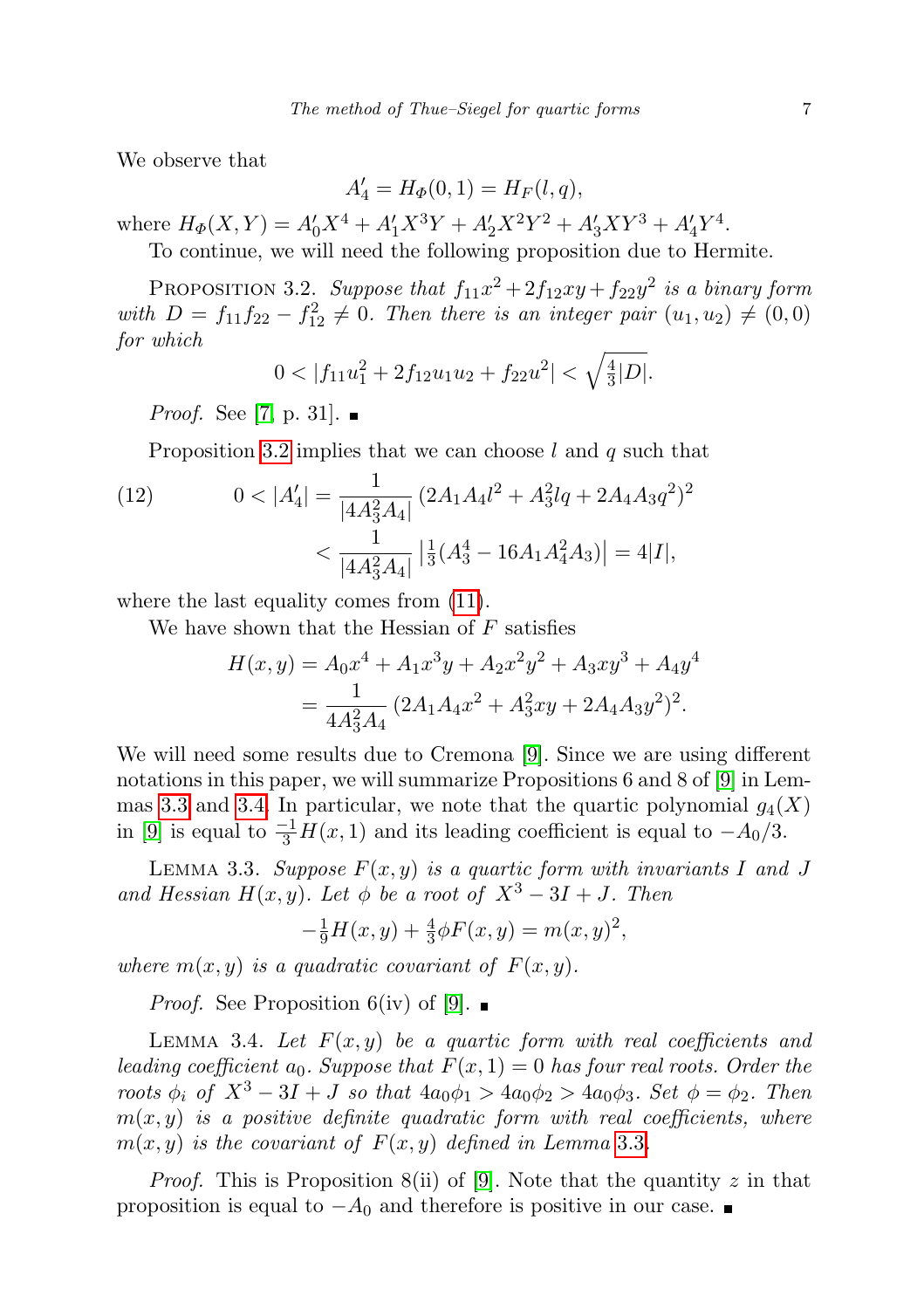8 S. Akhtari

Following Definition 4 of [\[9\]](#page-29-0), we say that the quartic form  $F(x, y) =$  $a_0x^4 + a_1x^3y + a_2x^2y^2 + a_3xy^3 + a_4y^4$  with positive discriminant is *reduced* if the positive definite quadratic form  $m(x, y)$  is reduced. Here, we remark that the real quadratic form  $f(x, y) = ax^2 + bxy + cy^2$  is called *reduced* if

 $|b| \leq a \leq c.$ 

<span id="page-7-1"></span>LEMMA 3.5. Let  $F$  be the quartic form in Theorem [1](#page-1-2).2 and  $H$  be its Hessian. If F is reduced then for integers  $x, y$  we have

$$
|H(x,y)| \ge 36Iy^4.
$$

*Proof.* Suppose that  $F(x, y)$  is reduced. Taking  $\phi = 0$  in Lemma [3.3,](#page-6-1) we know that the algebraic covariant  $\frac{-1}{9}H(x, y)$  is the square of a quadratic form, say

$$
\frac{-1}{9}H(x,y) = m(x,y)^2.
$$

We assume that  $y \neq 0$ . Put

$$
m(x, y) = y^2 m(z) = y^2 (Az^2 + Bz + C),
$$

where  $z = x/y$ . Note that  $m(z)$  assumes a minimum equal to  $(4AC - B<sup>2</sup>)/4A$ at  $z = -B/2A$ . Since

$$
m(x,y)^{2} = \frac{1}{36A_{3}^{2}A_{4}} \left(2A_{1}A_{4}x^{2} + A_{3}^{2}xy + 2A_{4}A_{3}y^{2}\right)^{2},
$$

by  $(11)$ , we get

$$
4AC - B^2 = \frac{16A_1A_3A_4^2 - A_3^4}{-36A_3^2A_4} = \pm \frac{4}{3}I.
$$

Recall that  $A_0 < 0$  and hence, by [\(10\)](#page-4-1),  $A_4 < 0$ . Since  $I > 0$  and  $m(x, y)$  is reduced, we have  $4AC - B^2 > 0$  and

$$
A^2 \le AC \le \frac{1}{3}(4AC - B^2) = \frac{4}{9}I.
$$

Therefore,  $m(x, y) \geq 2$  $\sqrt{I} y^2$ .

So we can assume that  $|H(x,y)| \geq h^3 12\sqrt{3I}$  when looking for pairs of solutions  $(x, y)$  with  $|y| \geq h^{3/4}/(3I)^{1/8}$ .

4. Reduction to a diagonal form. Our goal in this section will be to reduce the problem at hand to consideration of diagonal forms over a suitable imaginary quadratic field. The method of Thue–Siegel is particularly well suited for application to such forms. We will show

<span id="page-7-0"></span>LEMMA 4.[1](#page-1-0). Let  $F$  be the binary form in Theorem 1.1. Then

$$
F(x,y) = \frac{1}{96A_3^2A_4\sqrt{-3I}} (\xi(x,y)^4 - \eta(x,y)^4),
$$

where  $\xi$  and  $\eta$  are complex conjugate linear forms in x and y.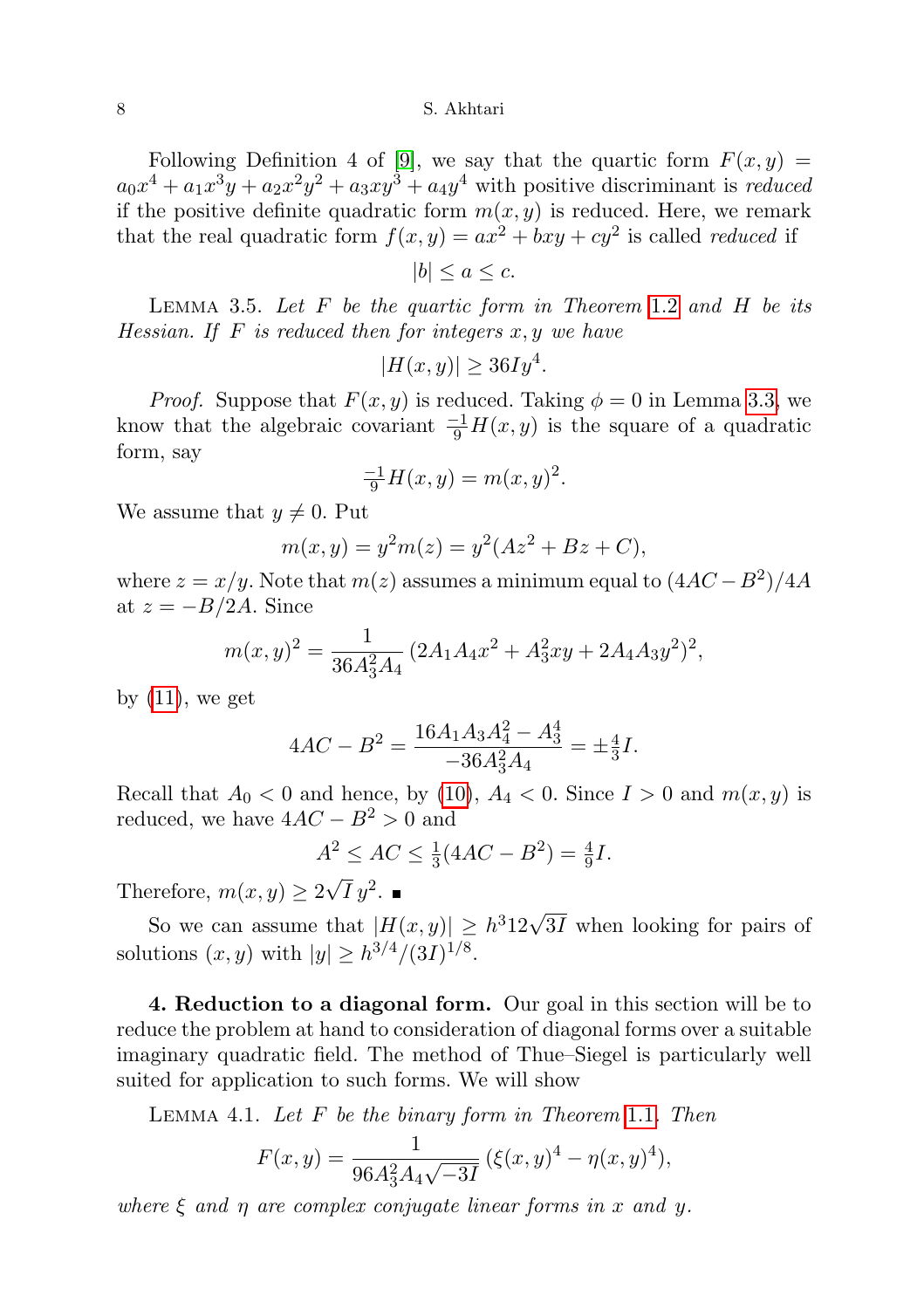*Proof.* Let  $H(x,y) = A_0x^4 + A_1x^3y + A_2x^2y^2 + A_3xy^3 + A_4y^4$ , with  $A_3A_4 \neq 0$ , be the Hessian of  $F(x, y)$ . We can factor  $2A_1A_4x^2 + A_3^2xy +$  $2A_4A_3y^2$  over  $\mathbb C$  as

(13) 
$$
\xi(x,y)\eta(x,y) = 2A_1A_4x^2 + A_3^2xy + 2A_4A_3y^2,
$$

where  $\xi$  and  $\eta$  are linear forms. So we may write

<span id="page-8-1"></span>
$$
x = m\xi + l\eta, \quad y = p\xi + q\eta,
$$

for some  $m, l, p, q \in \mathbb{C}$ . Therefore,

$$
F(x,y) = F(m\xi + l\eta, p\xi + q\eta) = a'_0\xi^4 + a'_1\xi^3\eta + a'_2\xi^2\eta^2 + a'_3\xi\eta^3 + a'_4\eta^4
$$
  
=  $\Phi(\xi, \eta)$ .

The Hessian  $H'(\xi, \eta)$  of  $\Phi(\xi, \eta)$  satisfies

$$
H'(\xi, \eta) = A'_0 \xi^4 + A'_1 \xi^3 \eta + A'_2 \xi^2 \eta^2 + A'_3 \xi \eta^3 + A'_4 \eta^4
$$
  
=  $\Delta^2 H(x, y) = \frac{\Delta^2}{4A_3^2 A_4} \xi^2 \eta^2$ .

Hence,

(14) 
$$
A'_0 = A'_1 = A'_3 = A'_4 = 0, \quad A'_2 = \Delta^2 \frac{1}{4A_3^2A_4}.
$$

On the other hand,

<span id="page-8-0"></span>
$$
A'_0 = 3(8a'_0a'_2 - 3a_1'^2), \quad A'_1 = 12(6a'_0a'_3 - a'_1a'_2).
$$

Using Maple, it is easy to check that for any form  $F(x, y)$ ,

$$
-10a_4A_0 + 2a_3A_1 - a_2A_2 + a_1A_3 - 2a_0A_4 = 6J.
$$

So, for  $\Phi(\xi, \eta)$ , we obtain

$$
-10a'_4A'_0 + 2a'_3A'_1 - a'_2A'_2 + a'_1A'_3 - 2a'_0A'_4 = 6J_{\Phi} = 6\Delta^4 J_F = 0,
$$

where  $a'_i$  are the coefficients of  $\Phi$  and  $A'_i$  are the coefficients of its Hes-sian. Therefore, by [\(14\)](#page-8-0),  $a'_2 = 0$ , and from the expressions for  $A'_0$  and  $A'_4$ respectively that result from [\(7\)](#page-3-0), we have  $a'_1 = a'_3 = 0$ , whereby

$$
F(x, y) = \Phi(\xi, \eta) = a'_0 \xi^4 + a'_4 \eta^4.
$$

Observe that if

$$
2A_1A_4x^2 + A_3^2xy + 2A_4A_3y^2 = (\alpha x + \beta y)(\gamma x + \delta y)
$$

then for any complex number  $\lambda$ , in [\(13\)](#page-8-1) we may take  $\xi = \lambda(\alpha x + \beta y)$  and  $\eta = \mu(\gamma x + \delta y)$ , where  $\lambda \mu = 1$ . Our goal now is to determine the values of  $\lambda$  and  $\mu = 1/\lambda$  in  $\xi = \lambda(\alpha x + \beta y)$  and  $\eta = \mu(\gamma x + \delta y)$ , so that  $a'_4 = -a'_0$ . We have

$$
\begin{pmatrix} \lambda \alpha & \lambda \beta \\ \mu \gamma & \mu \delta \end{pmatrix} \begin{pmatrix} m & l \\ p & q \end{pmatrix} = \begin{pmatrix} 1 & 0 \\ 0 & 1 \end{pmatrix}.
$$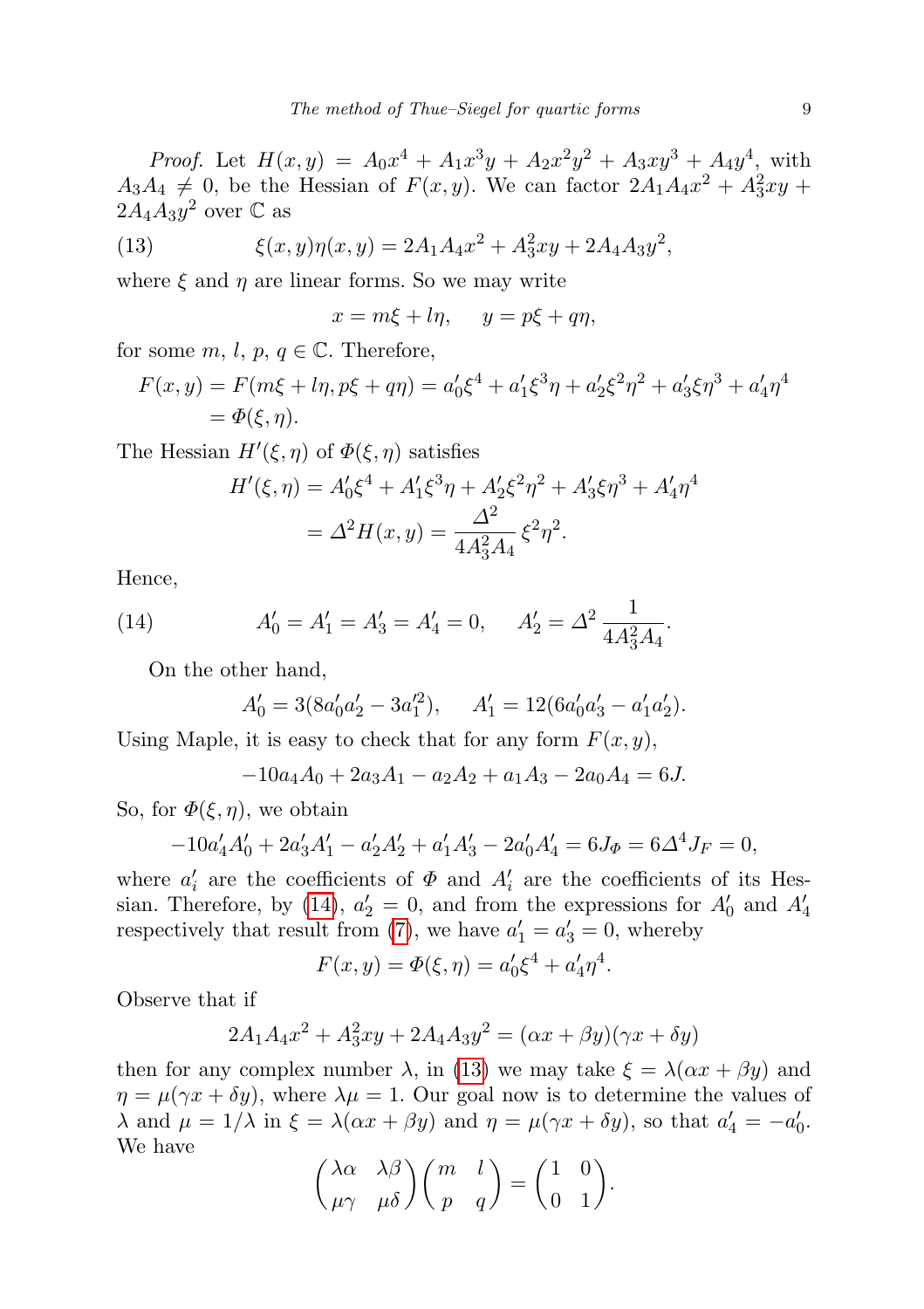Thus,

<span id="page-9-0"></span>(15) 
$$
\begin{pmatrix} m & l \\ p & q \end{pmatrix} = \begin{pmatrix} \lambda \alpha & \lambda \beta \\ \mu \gamma & \mu \delta \end{pmatrix}^{-1} = \frac{1}{\lambda \mu (\alpha \delta - \beta \gamma)} \begin{pmatrix} \mu \delta & -\lambda \beta \\ -\mu \gamma & \lambda \alpha \end{pmatrix}
$$

whereby

$$
\frac{p}{q} = \frac{-\mu\gamma}{\lambda\alpha} \quad \text{and so} \quad q = -\frac{\lambda p\alpha}{\mu\gamma}.
$$

Since  $\Phi(\xi, \eta) = a'_0 \xi^4 + a'_4 \eta^4$ , we have

$$
a'_0 = \Phi(1,0)
$$
 and  $a'_4 = \Phi(0,1)$ .

When  $\eta = \mu(\gamma x + \delta y) = 0$ , we have  $m = -\delta p/\gamma$ , and when  $\xi = \lambda(\alpha x + \beta y) = 0$ , we have  $l = -\beta q/\alpha$ . So we can write

$$
a'_0 = F(m, p) = F(-\delta p/\gamma, p) = \frac{p^4}{\gamma^4} F(-\delta, \gamma),
$$
  

$$
a'_4 = F(l, q) = F(-\beta q/\alpha, q) = \frac{q^4}{\alpha^4} F(-\beta, \alpha).
$$

Therefore, if we choose  $\lambda$  and  $\mu$  so that  $\mu^8 = \mu^4/\lambda^4 = F(-\beta,\alpha)/F(\delta,-\gamma)$ , then  $-a'_0 = a'_4$ .

We have shown that  $F(x, y)$  can be written as  $a'_0(\xi(x, y)^4 - \eta(x, y)^4)$ , where

(16) 
$$
\xi = \lambda(\alpha x + \beta y), \quad \eta = \mu(\gamma x + \delta y)
$$

and  $\lambda \mu = 1$ . It remains to calculate the value of  $a'_0$ . Using [\(14\)](#page-8-0) and [\(7\)](#page-3-0), we get

<span id="page-9-1"></span>
$$
A'_2 = \Delta^2 \frac{1}{4A_3^2 A_4} = 6(3a'_1 a'_3 + 24a'_0 a'_4 - 2a'_2) = 144a'_0 a'_4.
$$

Replacing  $a'_4$  by  $-a'_0$ , we obtain

$$
a_0'^2 = -\frac{\varDelta^2}{24^2 A_3^2 A_4},
$$

where  $\Delta = mq - lp$  is the determinant of the matrix  $\begin{pmatrix} m & l \\ p & q \end{pmatrix}$ . Therefore, from [\(15\)](#page-9-0) and the fact that  $\lambda \mu = 1$ ,

$$
a_0^{\prime 2} = -\frac{1}{(\alpha \delta - \beta \gamma)^2 24^2 A_3^2 A_4}.
$$

To calculate  $(\alpha \delta - \beta \gamma)^2$ , we recall that

<span id="page-9-2"></span>
$$
2A_1A_4x^2 + A_3^2xy + 2A_3A_4y^2 = (\alpha x + \beta y)(\gamma x + \delta y);
$$

consequently, computing the discriminant of the above quadratic form and by [\(11\)](#page-4-3),

(17) 
$$
|\alpha \delta - \beta \gamma|^2 = |A_3^4 - 16A_1A_4^2A_3| = |48A_3^2A_4I|,
$$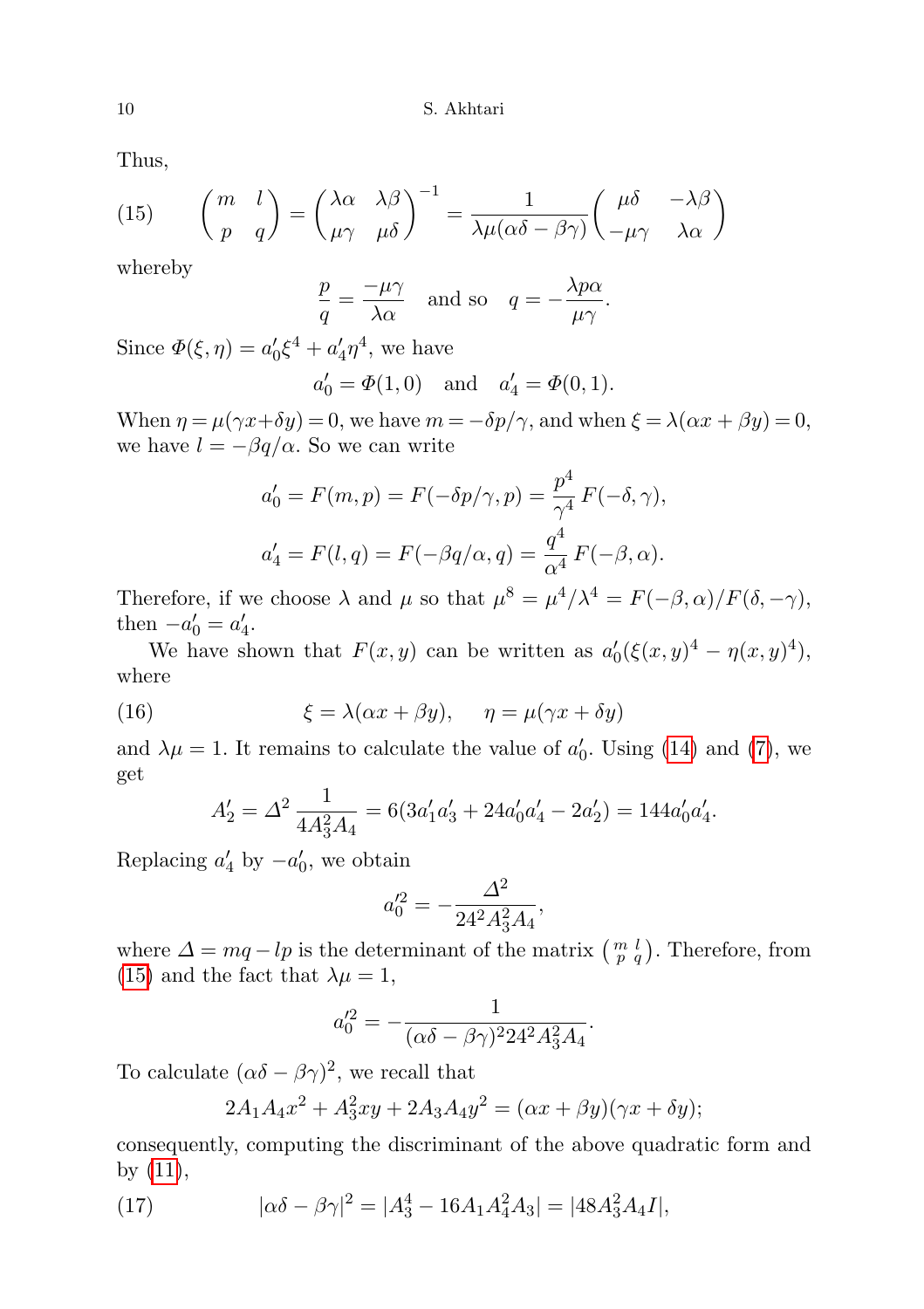and therefore

<span id="page-10-1"></span>
$$
a'_0 = \pm \frac{1}{96A_3^2A_4\sqrt{-3I}},
$$

where  $I = I_F$ .

We will assume, without loss of generality, that

(18) 
$$
a'_0 = \frac{1}{96A_3^2A_4\sqrt{-3I}}.\ \blacksquare
$$

<span id="page-10-0"></span>**5. Resolvent forms.** Suppose that  $\xi$  and  $\eta$  are linear forms in Lemma [4.1.](#page-7-0) Let us define

$$
\xi' = \frac{\xi}{(12A_3^2)^{1/4}|A_4|^{1/8}}, \quad \eta' = \frac{\eta}{(12A_3^2)^{1/4}|A_4|^{1/8}},
$$

so that

$$
F(x,y) = \frac{1}{8\sqrt{3IA_4}} \left( \xi'(x,y)^4 - \eta'(x,y)^4 \right).
$$

<span id="page-10-2"></span>Lemma [4.1](#page-7-0) can be restated as follows:

LEMMA 5.[1](#page-1-0). Let  $F$  be the binary form in Theorem 1.1. Then

(19) 
$$
F(x,y) = \frac{1}{8\sqrt{3IA_4}} \left( \xi(x,y)^4 - \eta(x,y)^4 \right),
$$

where  $\xi$  and  $\eta$  are complex conjugate linear forms in x and y, with

$$
\xi^4, \eta^4 \in \mathbb{Q}(\sqrt{A_0I/3}).
$$

*Proof.* For the binary form  $F(x, y)$  with Hessian  $H(x, y)$ , the sextic covariant  $Q(x, y)$  is defined by

$$
Q(x,y) = \frac{\delta F}{\delta x} \cdot \frac{\delta H}{\delta y} - \frac{\delta F}{\delta y} \cdot \frac{\delta H}{\delta x}.
$$

Since we have taken  $H(x, y) = \frac{1}{4A_3^2A_4}(2A_1A_4x^2 + A_3^2xy + 2A_4A_3y^2)^2$ , we may write

$$
Q(x, y) = \frac{1}{2A_3^2 A_4} W(x, y)\psi(x, y),
$$

where

$$
W(x, y) = 2A_1 A_4 x^2 + A_3^2 xy + 2A_4 A_3 y^2,
$$
  

$$
\psi(x, y) = (A_3^2 x + 4A_3 A_4 y) \frac{\delta F}{\delta x} - (4A_1 A_4 x + A_3^2 y) \frac{\delta F}{\delta y}.
$$

We have (see equation (25) of [\[9\]](#page-29-0))

$$
16H^3 + 9Q^2 = 4^4 \cdot 3^3 IHF^2.
$$

We remark that in [\[9\]](#page-29-0),  $g_4 = \frac{-1}{3}H$ ,  $g_6 = \frac{-1}{36}Q$  and the invariants I and J are the negatives of our I and J, respectively. Since  $H(x, y) = \frac{1}{4A_3^2A_4}W(x, y)^2$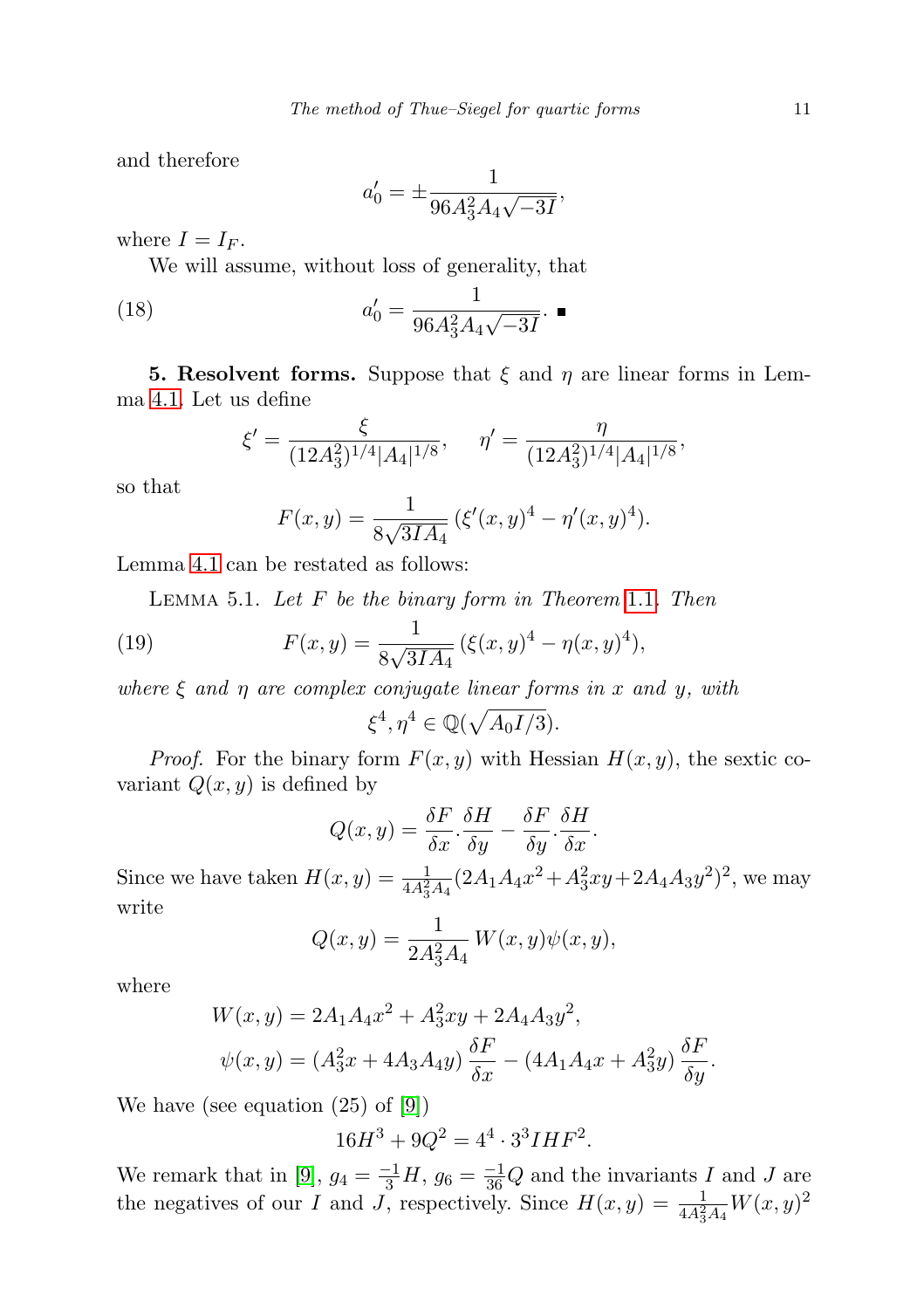12 S. Akhtari

is not identically zero, we can divide both sides of the above identity by  $H(x, y)$  to get

(20) 
$$
W(x,y)^{4} + 9A_{3}^{2}A_{4}\psi(x,y)^{2} = 4^{4} \cdot 3^{3}IA_{3}^{4}A_{4}^{2}F(x,y)^{2}.
$$

Since  $W(x, y) = \xi \eta$  and  $F(x, y) = \frac{\xi^4 - \eta^4}{96.4^2 A}$  $\frac{\xi^2 - \eta^2}{96A_3^2A_4\sqrt{-3I}}$ , [\(20\)](#page-11-0) implies that

<span id="page-11-0"></span>
$$
\xi^4 \eta^4 + 9A_3^2 A_4 \psi(x, y)^2 = \frac{1}{4}(-\xi^8 - \eta^8 + 2\xi^4 \eta^4)
$$

and we obtain

(21) 
$$
(\xi^4 + \eta^4)^2 = -36A_3^2 A_4 \psi(x, y)^2.
$$

Therefore, by [\(10\)](#page-4-1),

<span id="page-11-1"></span>
$$
\xi^4 + \eta^4 = \pm \frac{6A_3^2}{A_1} \sqrt{-A_0} \psi(x, y).
$$

Note that if all roots of  $F(x, 1)$  are real then  $I > 0$  and  $A_0 < 0$  (see [\[9,](#page-29-0) Proposition 7]). So we may write

$$
\xi^4 + \eta^4 = b\sqrt{-A_0},
$$

with  $b \in \mathbb{Q}$ . We have also seen that

$$
\xi^4 - \eta^4 = i a \sqrt{3} I
$$

for some even integer a. Therefore, for integers x, y, the quantities  $\xi(x, y)^4$ and  $\eta(x, y)^4$  are complex conjugates and belong to  $\mathbb{Q}(\sqrt{-A_0}, \sqrt{-3I})$ . Moreover,  $\sqrt{-A_0} \xi(x, y)^4$  and  $\sqrt{-A_0} \eta(x, y)^4$  are algebraic integers in  $\mathbb{Q}(\sqrt{A_0I/3})$ . This is because

$$
\sqrt{-A_0} \left( \xi^4 + \eta^4 \right) = \pm \frac{-6A_0 A_3^2}{A_1} \psi(x, y),
$$

and by [\(10\)](#page-4-1),  $A_1 | A_0 A_3^2$ . We will work in the number field  $\mathbb{Q}(\sqrt{A_0 I/3})$ . We also have

$$
\frac{\xi^4}{\eta^4} = \frac{b\sqrt{-A_0} + ia\sqrt{3I}}{b\sqrt{-A_0} - ia\sqrt{3I}} = \frac{-A_0b^2 - 3a^2I + i6ab\sqrt{-A_0I/3}}{-A_0b^2 + 3a^2I}.
$$

Therefore,

$$
\xi^4/\eta^4\in\mathbb{Q}(\sqrt{A_0I/3}).
$$

Note that, in [\(16\)](#page-9-1), we started with two linear forms and continued with their fourth powers. Let the linear form  $\xi = \xi(x, y)$  be a fourth root of  $\xi(x, y)^4$ and define

$$
\eta(x,y) = \bar{\xi}(x,y).
$$

Indeed,  $\eta(x, y)$  is a fourth root of  $\eta^4$ . Hence, when  $F(x, 1)$  splits in R, we can define the complex conjugate linear forms  $\xi(x, y)$  and  $\eta(x, y)$  so that

$$
\xi^4 - \eta^4 = 96A_3^2 A_4 \sqrt{-3I} F(x, y)
$$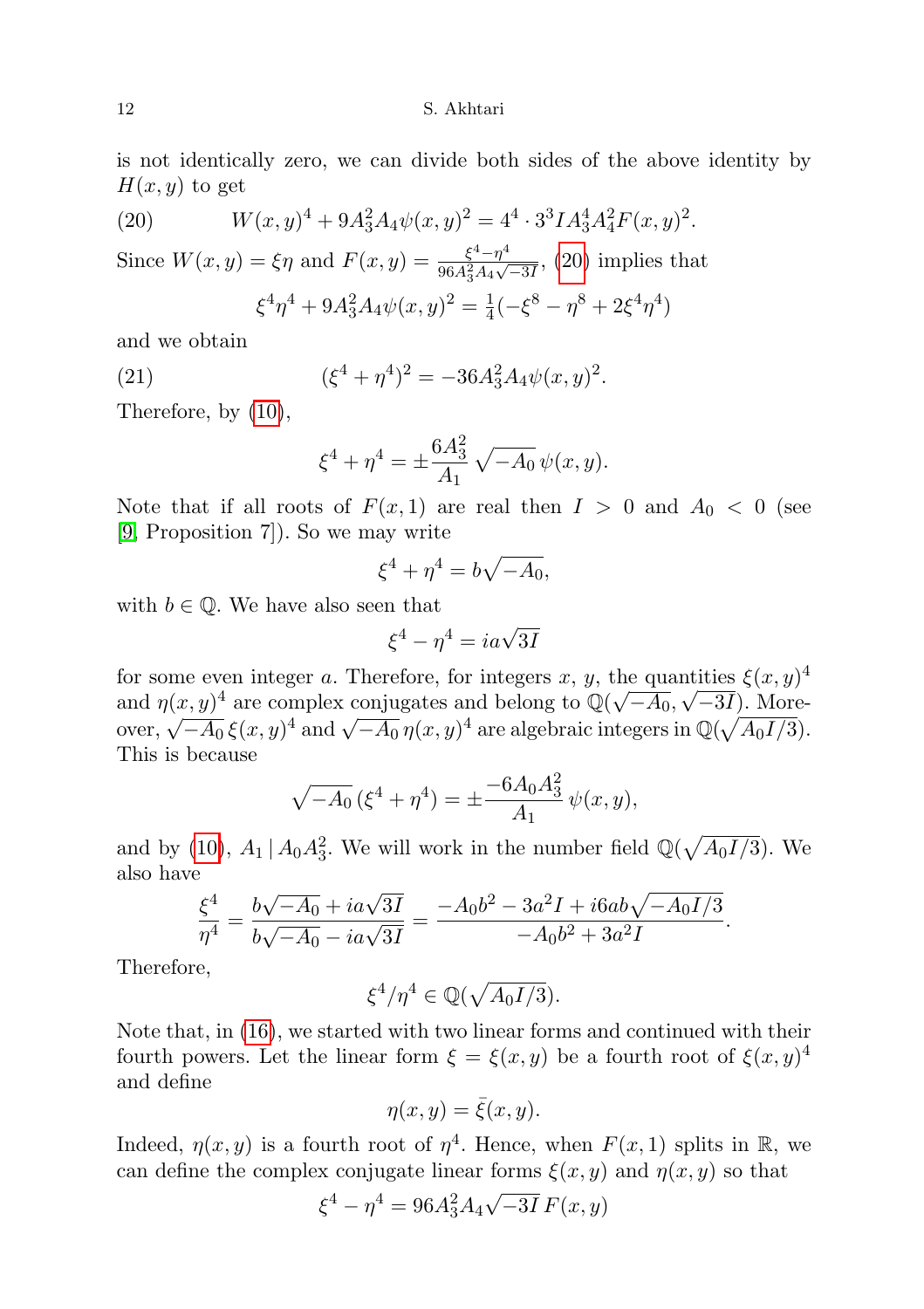and

$$
|\xi \eta| = |2A_1 A_4 x^2 + A_3^2 xy + 2A_4 A_3 y^2|.
$$

Now let us define

$$
\xi' = \frac{\xi}{(12A_3^2)^{1/4}|A_4|^{1/8}}, \quad \eta' = \frac{\eta}{(12A_3^2)^{1/4}|A_4|^{1/8}},
$$

so that

$$
F(x,y) = \frac{1}{8\sqrt{3IA_4}} \left( \xi'(x,y)^4 - \eta'(x,y)^4 \right).
$$

From  $(7)$ , for every pair of integers  $(x, y)$ , we have

$$
3\left|\frac{1}{4A_3^2A_4}W(x,y)^2 = H(x,y).
$$

This gives

$$
12A_3^2A_4\,|\,W(x,y)^2.
$$

By  $(20)$ , for every pair  $(x, y)$  of integers, we have

 $16A_3^2A_4 \, | \psi(x,y)^2.$ 

Using [\(21\)](#page-11-1), we conclude that the real part of  $\xi^4$  has the factor  $12A_3^2A_4$ . Since  $\xi^4 - \eta^4 = a'_0 F$ , by [\(18\)](#page-10-1), the imaginary part of  $\xi^4$  also has the factor  $12A_3^2A_4$ . So

$$
\frac{\xi^4}{|12A_3^2A_4|}, \frac{\eta^4}{|12A_3^2A_4|} \in \mathbb{Q}(\sqrt{-A_0}, \sqrt{-3I}).
$$

By [\(10\)](#page-4-1),

$$
\frac{\sqrt{-A_4} \,\xi^4}{|12A_3^2A_4|}, \frac{\sqrt{-A_4} \,\eta^4}{|12A_3^2A_4|} \in \mathbb{Q}(\sqrt{A_0I/3}).
$$

We call a pair of complex conjugates  $\xi$  and  $\eta$  satisfying the identities in Lemma [5.1](#page-10-2) a pair of resolvent forms, and note that if  $(\xi, \eta)$  is one pair, there are precisely three others, given by  $(i\xi, -i\eta)$ ,  $(-\xi, -\eta)$  and  $(-i\xi, i\eta)$ , where  $i = \sqrt{-1}$ . We will, however, work with  $(\xi, \eta)$ , a fixed pair of resolvent forms. For this pair, we have

<span id="page-12-0"></span>(22) 
$$
|\xi \eta| = \left| \frac{2A_1 A_4 x^2 + A_3^2 xy + 2A_4 A_3 y^2}{\sqrt{12A_3^2 \sqrt{|A_4|}}} \right| = \frac{(H(x, y)^2 |A_4|)^{1/4}}{\sqrt{3}}.
$$

REMARK. The fact that for integers x and y,  $\xi(x, y)^4$  and  $\eta(x, y)^4$  are complex conjugates and belong to an imaginary quadratic field is crucial for our proof. To satisfy these conditions, when  $J_F = 0$ , we only need  $I_F A_0 < 0$ (see the proof of Lemma [5.1\)](#page-10-2). Proposition 7 of  $[9]$  guarantees this property for quartic binary forms that split in R. So we may generalize Theorem [1.1](#page-1-0) to all quartic binary forms with  $I_F A_0 < 0$ .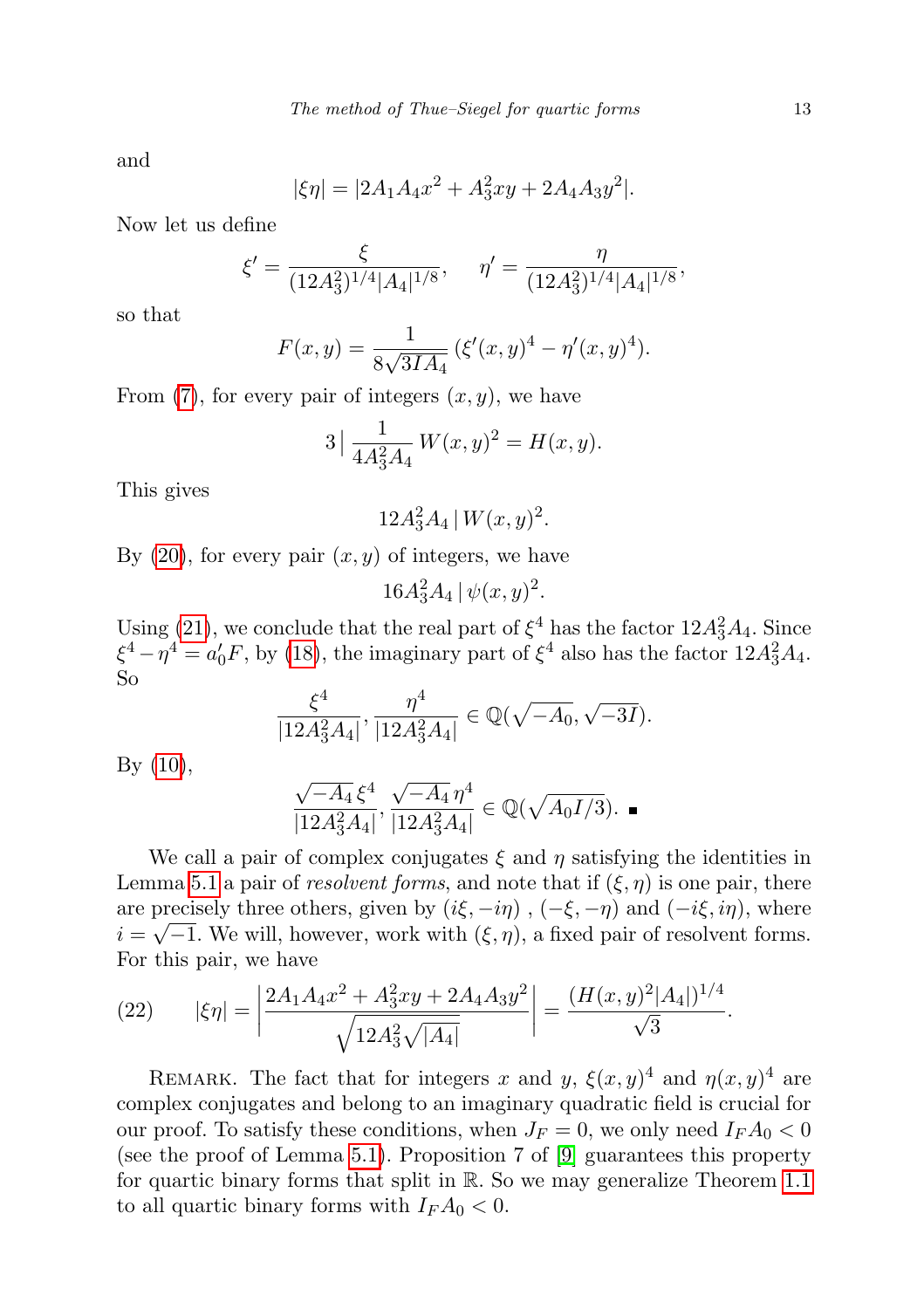**6. Gap principles.** Let  $\omega$  be a fourth root of unity (for some  $j \in \mathbb{R}$  $\{1, 2, 3, 4\}$ , let  $\omega = e^{2j\pi i/4}$ . We say that the integer pair  $(x, y)$  is related to  $\omega$  if

$$
\left|\omega - \frac{\eta(x, y)}{\xi(x, y)}\right| = \min_{0 \le k \le 3} \left|e^{2k\pi i/4} - \frac{\eta(x, y)}{\xi(x, y)}\right|.
$$

Let us define  $z = 1 - (\eta(x, y)/\xi(x, y))^4$ , where  $(\xi, \eta)$  is a fixed pair of resolvent forms (in other words,  $\eta/\xi$  is a fourth root of  $1-z$ ). We have

 $|1 - z| = 1, \quad |z| < 2.$ 

Note that  $|z|=2$  is impossible here, because it would mean  $\eta^4=-\xi^4$ , so  $F(x, y) = \frac{1}{4\sqrt{3IA_4}} \xi^4$  and hence  $D_F = 0$ .

<span id="page-13-2"></span>LEMMA 6.1. Let  $\omega$  be a fourth root of unity and suppose the integral pair  $(x, y)$  satisfies  $F(x, y) = \frac{1}{8\sqrt{3IA_4}} (\xi(x, y)^4 - \eta(x, y)^4) = 1$  and is related to  $\omega$ . If  $|z| \geq 1$  then

(23) 
$$
\left|\omega - \frac{\eta(x, y)}{\xi(x, y)}\right| \leq \frac{\pi}{8} |z|.
$$

If  $|z| < 1$  then

(24) 
$$
\left|\omega - \frac{\eta(x, y)}{\xi(x, y)}\right| < \frac{\pi}{12} |z|.
$$

Proof. Put

<span id="page-13-1"></span><span id="page-13-0"></span>
$$
4\theta = \arg\bigg(\frac{\eta(x,y)^4}{\xi(x,y)^4}\bigg).
$$

We have

$$
\sqrt{2-2\cos(4\theta)}=|z|.
$$

Therefore, when  $|z| < 2$  we have  $|\theta| < \pi/4$ , and when  $|z| < 1$  we have  $|\theta| < \pi/12$ . Since

$$
\left|\omega - \frac{\eta(x, y)}{\xi(x, y)}\right| \leq |\theta|,
$$

we obtain

$$
\left|\omega - \frac{\eta(x,y)}{\xi(x,y)}\right| \le \frac{1}{4} \frac{|4\theta|}{\sqrt{2 - 2\cos(4\theta)}} \left|1 - \frac{\eta(x,y)^4}{\xi(x,y)^4}\right|
$$

.

By differential calculus  $|4\theta|/\sqrt{2-2\cos(4\theta)} < \pi/2$  whenever  $0 < |\theta| < \pi/4$ . Therefore

$$
\left|\omega - \frac{\eta(x, y)}{\xi(x, y)}\right| < \frac{\pi}{8} \, |z|,
$$

and from the fact that  $|4\theta|/\sqrt{2-2\cos(4\theta)} < \pi/3$  whenever  $0 < |\theta| < \pi/12$ , we conclude

$$
\left|\omega - \frac{\eta(x, y)}{\xi(x, y)}\right| < \frac{\pi}{12} \, |z|,
$$

as desired.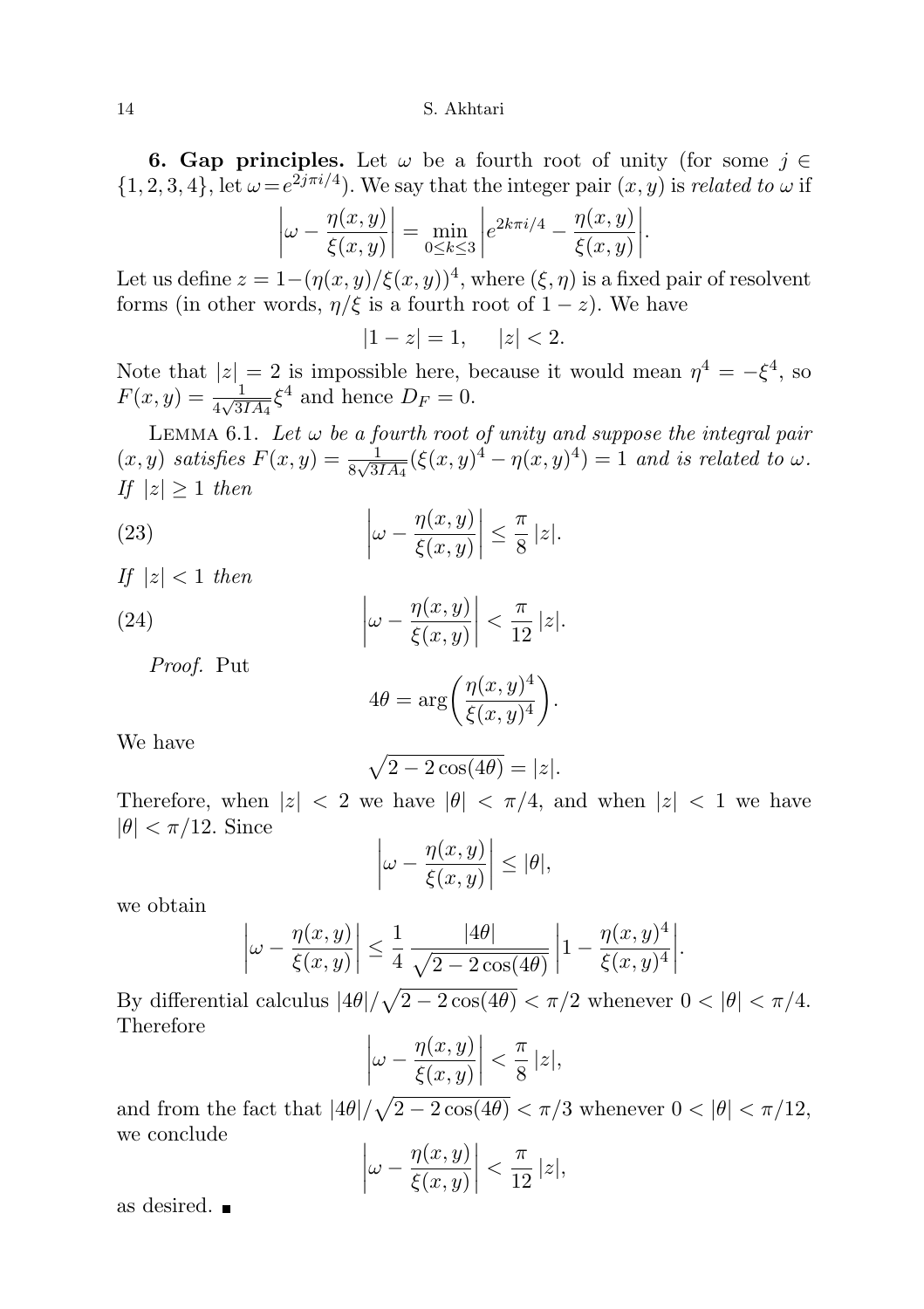Suppose that we have distinct solutions to  $|F(x, y)| \leq h$  indexed by i, say  $(x_i, y_i)$ , related to a fixed fourth root of unity  $\omega$  with  $|\xi(x_{i+1}, y_{i+1})| \geq$  $|\xi(x_i, y_i)|$ . Let

$$
F(x_i, y_i) = h_i, \quad F(x_{i+1}, y_{i+1}) = h_{i+1}.
$$

For brevity, we will write  $\eta_i = \eta(x_i, y_i)$  and  $\xi_i = \xi(x_i, y_i)$ . We have

$$
\begin{pmatrix} \lambda \alpha & \lambda \beta \\ \mu \gamma & \mu \delta \end{pmatrix} \begin{pmatrix} x_1 & x_2 \\ y_1 & y_2 \end{pmatrix} = \sqrt{12A_3^2 \sqrt{|A_4|}} \begin{pmatrix} \xi_1 & \xi_2 \\ \eta_1 & \eta_2 \end{pmatrix}
$$

(see the definition of the linear forms  $\xi$  and  $\eta$  in Section [5\)](#page-10-0). Since  $(x_1, y_1)$ and  $(x_2, y_2)$  are distinct coprime solutions,  $x_1y_2 - x_2y_1$  is a nonzero integer. So by  $(17)$  and  $(10)$ , we get

<span id="page-14-0"></span>(25) 
$$
|\xi_1 \eta_2 - \xi_2 \eta_1| = \frac{|(\alpha \delta - \beta \gamma)(x_1 y_2 - x_2 y_1)|}{\sqrt{12A_3^2 \sqrt{|A_4|}}} \ge 2\sqrt{I} |A_4|^{1/4}.
$$

On the other hand, by [\(23\)](#page-13-0) and [\(24\)](#page-13-1), we have

$$
\begin{aligned} |\xi_i \eta_{i+1} - \xi_{i+1} \eta_i| &= |\xi_i(\eta_{i+1} - \omega \xi_{i+1}) - \xi_{i+1}(\eta_i - \omega \xi_i)| \\ &\le \left| \xi_i \xi_{i+1} \left( \frac{\eta_{i+1}}{\xi_{i+1}} - \omega \right) \right| + \left| \xi_i \xi_{i+1} \left( \frac{\eta_i}{\xi_i} - \omega \right) \right| \\ &\text{(by the trial)} \end{aligned}
$$

$$
\quad\hbox{(by the triangle inequality)}\\
$$

.

$$
\leq \frac{\pi}{8} \left( |\xi_i \xi_{i+1} z_{i+1}| + |\xi_i \xi_{i+1} z_i| \right) \quad \text{(from (23))}
$$
\n
$$
= \frac{\pi}{8} \left( \left| \xi_i \xi_{i+1} \frac{\eta_{i+1}^4 - \xi_{i+1}^4}{\xi_{i+1}^4} \right| + \left| \xi_i \xi_{i+1} \frac{\eta_i^4 - \xi_i^4}{\xi_i^4} \right| \right)
$$
\n
$$
\leq \pi h \sqrt{|3IA_4|} \left( \frac{|\xi_i|}{|\xi_{i+1}^3|} + \frac{|\xi_{i+1}|}{|\xi_i^3|} \right),
$$

the last inequality holding from the expression for  $F(x, y)$  in Lemma [5.1](#page-10-2) and since  $|F(x, y)| < h$ . Since we assumed  $|\xi_i| \leq |\xi_{i+1}|$ , we get

<span id="page-14-1"></span>
$$
|\xi_i \eta_{i+1} - \xi_{i+1} \eta_i| \leq 2\pi h \sqrt{|3IA_4|} \frac{|\xi_{i+1}|}{|\xi_i^3|}
$$

Combining this with [\(25\)](#page-14-0), we conclude

(26) 
$$
|\xi_{i+1}| \geq \frac{1}{\pi\sqrt{3} h |A_4|^{1/4}} |\xi_i|^3.
$$

Let us now assume that there are four distinct solutions to  $|F(x, y)| \leq h$ related to a fixed choice of  $\omega$ , corresponding to  $\xi_{-1}$ ,  $\xi_0$ ,  $\xi_1$  and  $\xi_2$ , where  $|\xi_{-1}| \leq |\xi_0| \leq |\xi_1| \leq |\xi_2|$  and  $F(x_i, y_i) = h_i$ . We will deduce a contradiction, which shows that at most three such solutions can exist. By [\(26\)](#page-14-1) and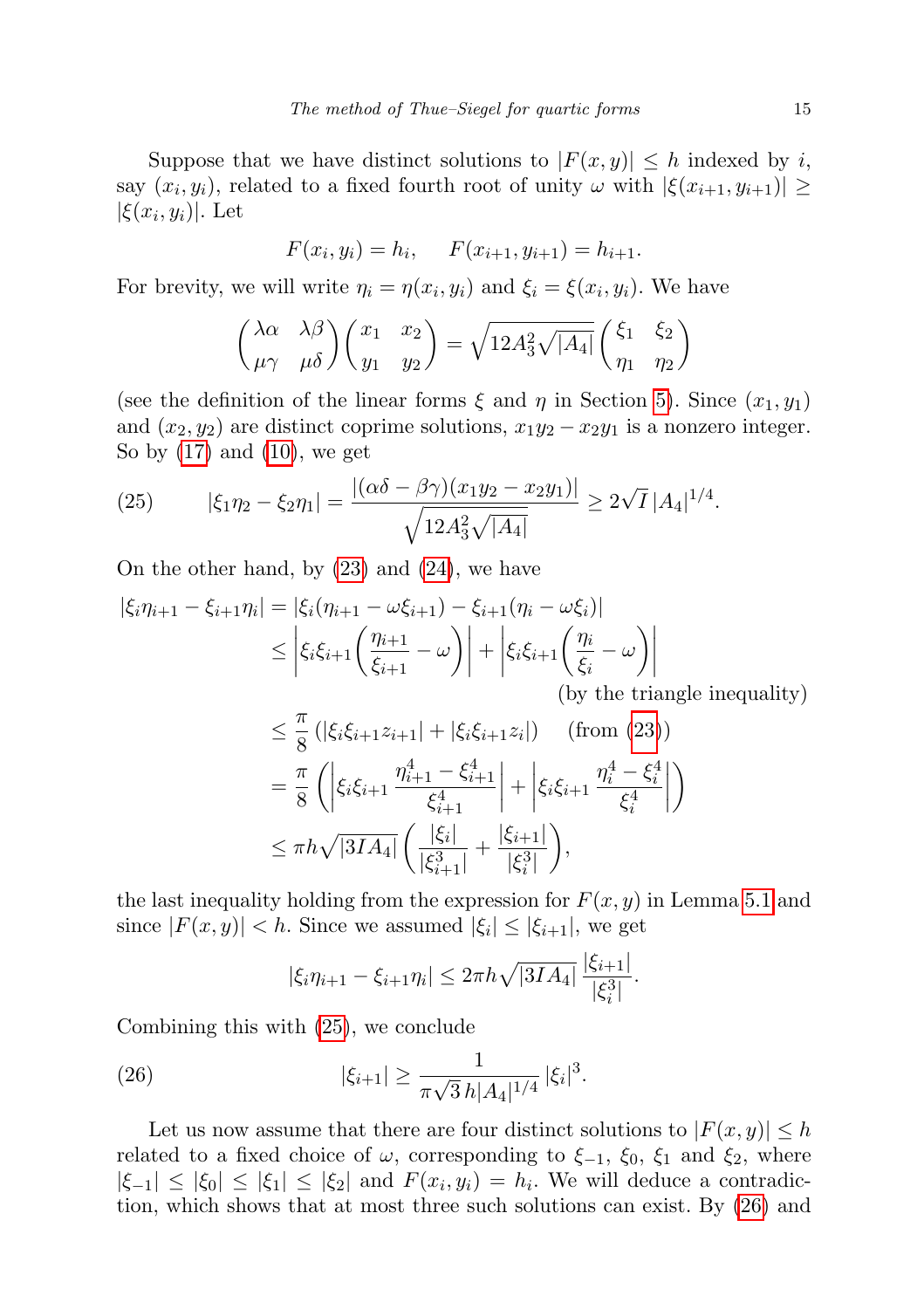since  $|h_i| \leq h$ ,

$$
|z_{i+1}| \le \frac{3\pi^4|z_i|^3h^2}{64I},
$$

where  $z_i = 1 - \eta_i^4 / \xi_i^4 = 8h \sqrt{|3IA_4|} / \xi_i^4$ . Since  $|z_{-1}| \leq 2$ , if  $I > 36.6h^2$  then  $|z_0|, |z_1|, |z_2| < 1$ . By [\(23\)](#page-13-0),

$$
|\xi_{-1}\eta_0 - \xi_0\eta_{-1}| = |\xi_{-1}(\omega\eta_0 - \xi_0) - \xi_0(\omega\eta_{-1} - \xi_{-1})|
$$
  

$$
\leq 8h\left(1 + \frac{\pi}{12}\right)\sqrt{|3IA_4|}\frac{|\xi_0|}{|\xi_{-1}^3|}.
$$

Combining this with [\(25\)](#page-14-0), we conclude

$$
|\xi_0| \ge \frac{2\sqrt{3}}{5\pi h |A_4|^{1/4}} |\xi_{-1}|^3.
$$

Similarly, we get

$$
|\xi_0 \eta_1 - \xi_1 \eta_0| = |\xi_0(\omega \eta_1 - \xi_1) - \xi_1(\omega \eta_0 - \xi_0)|
$$
  
\n
$$
\leq 8h\sqrt{|3IA_4|} \frac{\pi}{12} \left( \frac{|\xi_0|}{|\xi_1^3|} + \frac{|\xi_1|}{|\xi_0^3|} \right) \leq \frac{4\pi}{3} h\sqrt{|3IA_4|} \frac{|\xi_1|}{|\xi_0^3|},
$$

which leads to

<span id="page-15-0"></span>(27) 
$$
|\xi_1| \ge \frac{3}{2\pi h |A_4|^{1/4}} |\xi_0|^3 \ge \frac{72\sqrt{3}}{2\pi h^4 (5\pi)^3 |A_4|} |\xi_{-1}|^9.
$$

Note that  $|8h\sqrt{|3IA_4|}/\xi_{-1}^4| = |z_{-1}| = |1 - (\eta_{-1}/\xi_{-1})^4| < 2$ , and therefore (28)  $|\xi_{-1}|^4 > 4h\sqrt{|3IA_4|}.$ 

Thus, when  $I > 36.6h^2$  we have

<span id="page-15-1"></span>(29) 
$$
|\xi_1| > I^{9/8} \frac{72\sqrt{3}(4\sqrt{3})^{9/4} |A_4|^{1/8}}{2\pi (5\pi)^3 h^{7/4}} > 0.39 \frac{I^{9/8} |A_4|^{1/8}}{h^{7/4}}.
$$

Recall that by Lemma [3.5,](#page-7-1) we can assume that  $|H(x,y)| \geq h^3 12\sqrt{3l}$ when looking for pairs of solutions  $(x, y)$  with  $|y| \geq h^{3/4}/(3I)^{1/8}$ . This implies √

$$
|H(x_{-1}, y_{-1})| \ge 12 \frac{h^3 \sqrt{3I}}{|A_3^2 A_4|}.
$$

So by [\(22\)](#page-12-0),

$$
|\xi_{-1}|^4 = H\sqrt{|A_4|}/3 \ge 4h^3\sqrt{|3IA_4|}.
$$

Moreover, one may assume that  $h > 2$ , for the case  $h = 1$  has been addressed when we have been treating the Thue equation. Under these assumptions, we have

$$
|z_{-1}| = \left| \frac{8h\sqrt{|3IA_4|}}{\xi_i^4} \right| < 1
$$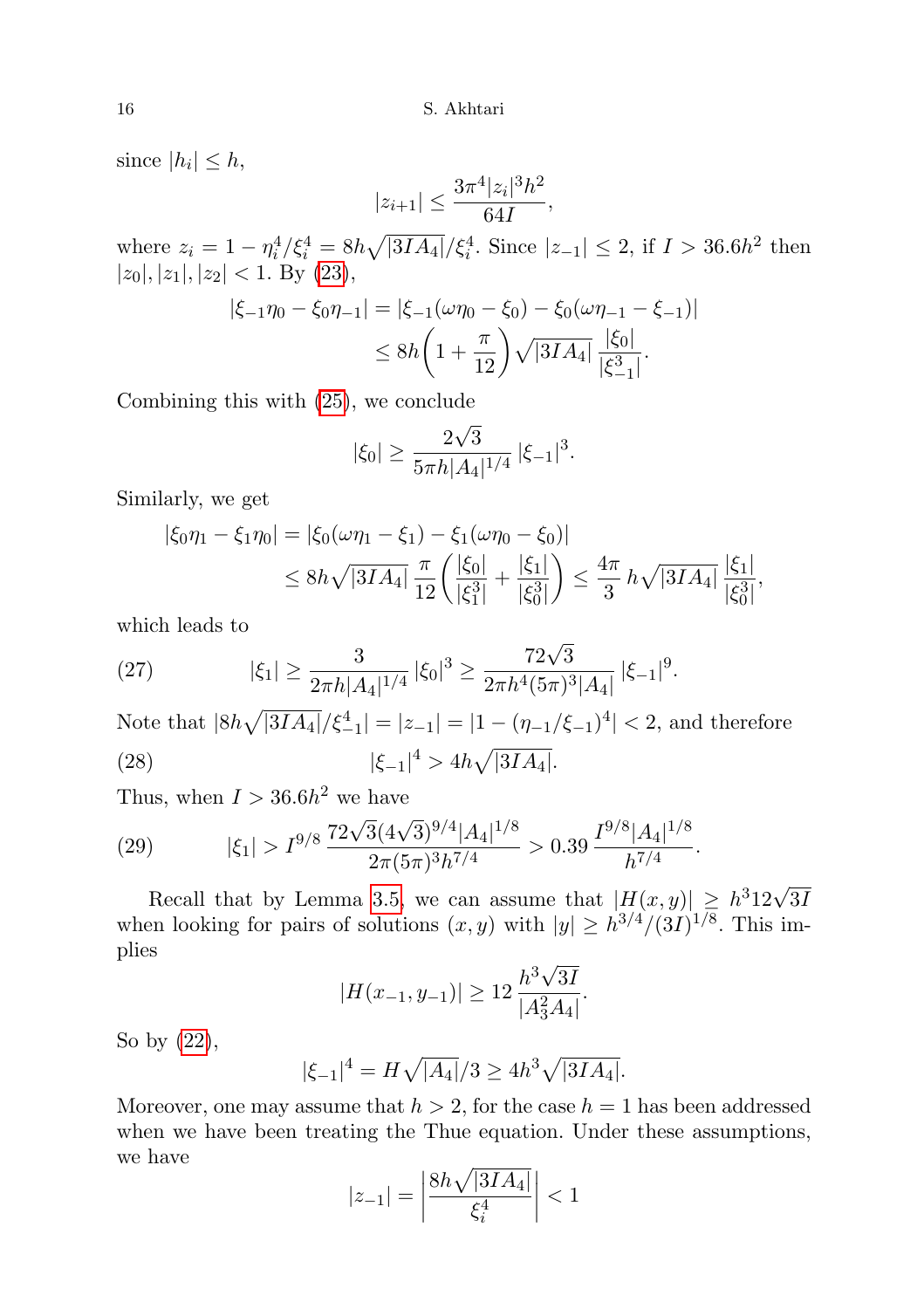and by [\(27\)](#page-15-0) and Lemma [6.1,](#page-13-2)

<span id="page-16-0"></span>(30) 
$$
|\xi_1| > (4\sqrt{3})^{9/4} I^{9/8} h^{11/4} |A_4|^{1/8} \left(\frac{3}{2\pi}\right)^4 > 4h^{11/4} I^{9/8} |A_4|^{1/8}.
$$

Here the point is that the inequality  $|y| \geq h^{3/4}/(3I)^{1/8}$  provides us with a good enough lower bound [\(30\)](#page-16-0) for the size of  $\xi_1$ . Hence, to prove Theo-rem [1.2,](#page-1-2) we do not need the assumption  $I > 36.6h^2$ .

7. Some algebraic numbers. Combining the polynomials  $A_{r,q}$  and  $B_{r,g}$  in Lemma [2.1](#page-2-0) with the resolvent forms, we will consider the complex sequences  $\Sigma_{r,q}$  given by

$$
\Sigma_{r,g} = \frac{\eta_2}{\xi_2} A_{r,g}(z_1) - \frac{\eta_1}{\xi_1} B_{r,g}(z_1)
$$

where  $z_1 = 1 - \eta_1^4/\xi_1^4$ . For any pair of integers  $(x, y)$ ,  $\xi(x, y)^4$  and  $\eta(x, y)^4$ are algebraic integers in  $\mathbb{Q}(\sqrt{A_0I/3})$  (see Lemma [5.1\)](#page-10-2). We have seen that  $A_0 < 0$  and one can assume  $A_3A_4 \neq 0$  (see Lemma [3.1\)](#page-4-4). Therefore from  $(10)$ , we have  $A_1 \neq 0$ . Define

$$
\Lambda_{r,g} = (9|A_4|)^{(1-g)/4} \xi_1^{4r+1-g} \xi_2 \Sigma_{r,g}.
$$

We will show that  $\Lambda_{r,g}$  is either an integer in  $\mathbb{Q}(\sqrt{A_0I/3})$  or a fourth root of such an integer. If  $\Lambda_{r,g} \neq 0$ , this provides a lower bound upon  $|\Lambda_{r,g}|$ .

<span id="page-16-1"></span>LEMMA 7.1. For any pair  $(s, t)$  of integers, we have

$$
\frac{\xi(s,t)}{\xi(1,0)}, \frac{\eta(s,t)}{\eta(1,0)} \in \mathbb{Q}(\sqrt{A_0I/3})[s,t].
$$

*Proof.* By  $(10)$  and  $(17)$ , we have

$$
\alpha \delta - \beta \gamma = \sqrt{A_3^4 - 16A_1A_4^2A_3} = \frac{4A_3^2}{A_1} \sqrt{3IA_0} = \frac{12A_3^2}{A_1} \sqrt{\frac{IA_0}{3}}.
$$

Since

$$
2A_1 A_4 x^2 + A_3^2 xy + 2A_3 A_4 y^2 = (\alpha x + \beta y)(\gamma x + \delta y)
$$
  
=  $\sqrt{12A_3^2 \sqrt{|A_4|}} \xi(x, y) \eta(x, y),$ 

we conclude that  $\alpha\gamma$ ,  $\beta\delta$ ,  $\alpha\delta + \beta\gamma \in \mathbb{Z}$ . This implies the assertion.

<span id="page-16-2"></span>LEMMA 7.2. If  $(x_1, y_1)$  and  $(x_2, y_2)$  are two pairs of rational integers then

$$
\sqrt{3|A_4|^{1/2}}\,\xi(x_1,y_1)\eta(x_2,y_2),
$$
  
 
$$
\xi(x_1,y_1)^3\xi(x_2,y_2)
$$

and

 $\eta(x_1, y_1)^3 \eta(x_2, y_2)$ 

are integers in  $\mathbb{Q}(\sqrt{A_0I/3})$ .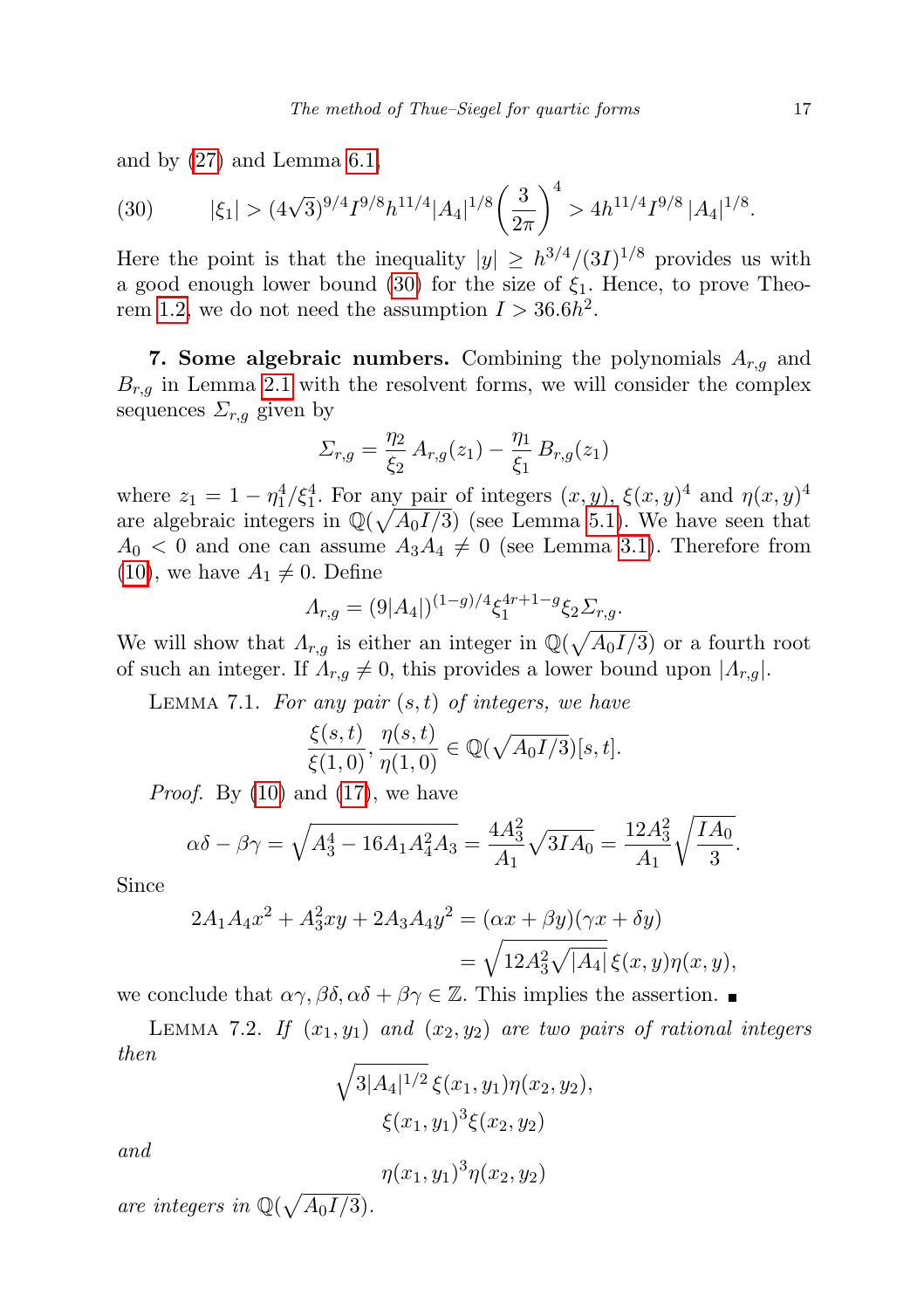18 S. Akhtari

*Proof.* For any pair of integers  $(x, y)$ , Lemma [7.1](#page-16-1) implies that

$$
\frac{\xi(x,y)}{\xi(1,0)} \in \mathbb{Q}(\sqrt{A_0 I/3}).
$$

Thus,

$$
\frac{\xi(x_1,y_1)}{\xi(x_2,y_2)} \in \mathbb{Q}(\sqrt{A_0I/3}).
$$

Since

$$
\sqrt{3|A_4|^{1/2}}\,\xi(x_2,y_2)\eta(x_2,y_2)=\frac{\omega(x,y)}{2|A_3|}\in\mathbb{Q},
$$

the algebraic integer  $\sqrt{3|A_4|^{1/2}} \xi(x_1, y_1)\eta(x_2, y_2)$  belongs to  $\mathbb{Q}(\sqrt{A_0I/3})$ .

Let  $\xi(x, y) = \epsilon_1 x + \epsilon_2 y$ . Clearly,  $\epsilon_1$  and  $\epsilon_2$  are algebraic integers and so are  $\epsilon_1^4$ ,  $\epsilon_1^3 \epsilon_2$ ,  $\epsilon_1^2 \epsilon_2^2$ ,  $\epsilon_1 \epsilon_2^3$  and  $\epsilon_2^4$ . Since  $\xi^4$  is an integer in  $\mathbb{Q}(\sqrt{A_0I/3})$ , we conclude that  $\epsilon_1^4$ ,  $\epsilon_1^3 \epsilon_2$ ,  $\epsilon_1^2 \epsilon_2^2$ ,  $\epsilon_1 \epsilon_2^3$  and  $\epsilon_2^4$  are all algebraic integers in  $\mathbb{Q}(\sqrt{A_0I/3})$ .

Now,  $\xi(x_1, y_1)^3 \xi(x_2, y_2)$  is an integer in  $\mathbb{Q}(\sqrt{A_0I/3})$ , because it can be written as a linear combination with rational integer coefficients of  $\epsilon_1^4$ ,  $\epsilon_1^3 \epsilon_2$ ,  $\epsilon_1^2 \epsilon_2^2$ ,  $\epsilon_1 \epsilon_2^3$  and  $\epsilon_2^4$ .

We can similarly show that  $\eta(x_1, y_1)^3 \eta(x_2, y_2)$  is also an integer in  $\mathbb{Q}(\sqrt{A_0I/3})$ .

For every polynomial  $P(z) = a_n z^n + a_{n-1} z^{n-1} + \cdots + a_1 z + a_0$ , we define  $P^*(x, y) = x^n P(y/x) = a_0 x^n + a_1 x^{n-1} y + \dots + a_{n-1} x y^{n-1} + a_n y^n.$ 

Let  $A_{r,q}$  and  $B_{r,q}$  be as in [\(2\)](#page-2-1) and

$$
C_{r,g}(z) = A_{r,g}(1-z), \quad D_{r,g}(z) = B_{r,g}(1-z).
$$

For  $z \neq 0$ , we have  $D_{r,0}(z) = z^r C_{r,0}(z^{-1})$ , hence

(31) 
$$
A_{r,0}^*(z, z - \bar{z}) = z^r A_{r,0} (1 - \bar{z}/z) = z^r C_{r,0} (\bar{z}/z)
$$

$$
= \bar{z}^r D_{r,0} (z/\bar{z}) = \bar{z}^r B_{r,0} (1 - z/\bar{z})
$$

$$
= B_{r,0}^*(\bar{z}, \bar{z} - z) = \bar{B}_{r,0}^*(z, z - \bar{z}).
$$

<span id="page-17-0"></span>LEMMA 7.3. For any pair  $(x, y)$  of integers,

 $A_{r,g}^*(\xi(x,y)^4, \xi(x,y)^4 - \eta(x,y)^4)$  and  $B_{r,g}^*(\xi(x,y)^4, \xi(x,y)^4 - \eta(x,y)^4)$ are algebraic integers in  $\mathbb{Q}(\sqrt{A_0I/3})$ .

*Proof.* It is clear that the above two elements belong to  $\mathbb{Q}(\sqrt{A_0I/3})$ . That they are algebraic integers follows immediately from Lemma 4.1 of [\[8\]](#page-29-11) since

$$
\xi(x, y)^4 - \eta(x, y)^4 = 8h\sqrt{3IA_4} F(x, y).
$$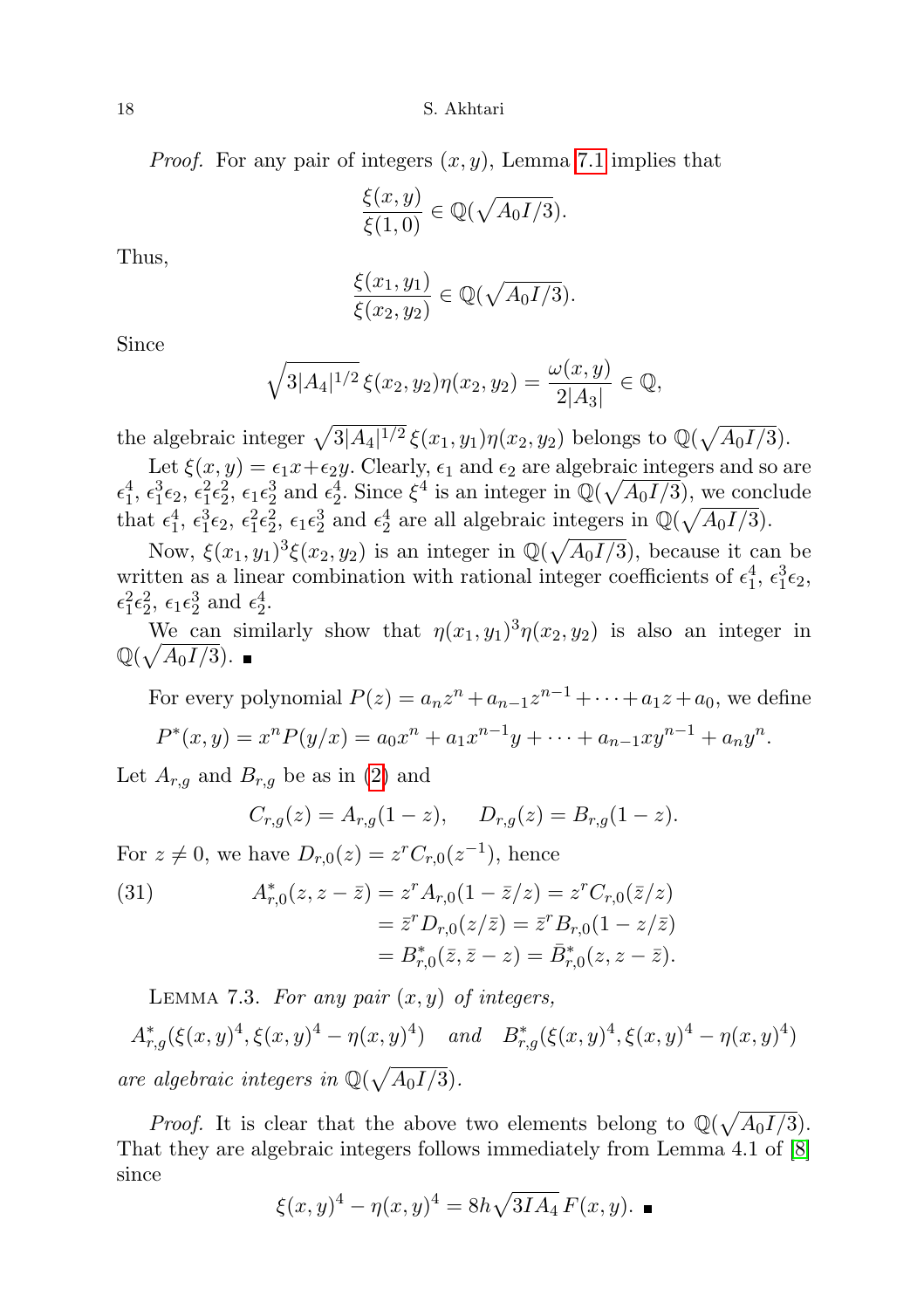We now proceed to show that for any  $r \in \mathbb{Z}$ ,  $\Lambda_{r,0}$  and  $\Lambda_{r,1}^4$  are integers in  $\mathbb{Q}(\sqrt{A_0I/3})$ . We have

$$
A_{r,g} = (9|A_4|)^{(1-g)/4} \xi_1^{4r} \xi_1^{1-g} \xi_2 \Sigma_{r,g}
$$
  
= 
$$
(9|A_4|)^{(1-g)/4} (\xi_1^{1-g} \eta_2 A_{r,g}^* (\xi_1^4, \xi_1^4 - \eta_1^4) - \xi_1^{-g} \xi_2 \eta_1 B_{r,g}^* (\xi_1^4, \xi_1^4 - \eta_1^4)).
$$

For  $g = 0$ , we obtain

$$
\Lambda_{r,0} = (9|A_4|)^{1/4} (\xi_1 \eta_2 A_{r,0}^* (\xi_1^4, \xi_1^4 - \eta_1^4) - \xi_2 \eta_1 B_{r,0}^* (\xi_1^4, \xi_1^4 - \eta_1^4)).
$$

By Lemma [7.2,](#page-16-2) the numbers  $(9|A_4|)^{1/4}(\xi_1\eta_2)$  and  $(9|A_4|)^{1/4}(\xi_2\eta_1)$  are integers in  $\mathbb{Q}(\sqrt{A_0I/3})$ . They are also complex conjugates. From [\(31\)](#page-16-2), Lemma [7.3](#page-17-0) and the characterization of algebraic integers in quadratic number fields, we conclude that  $\Lambda_{r,0} \in \mathbb{Z}\sqrt{A_0I/3}$ . By Lemmas [7.2](#page-16-2) and [7.3,](#page-17-0)  $\Lambda_{r,1}^4$  is an algebraic integer in  $\mathbb{Q}(\sqrt{A_0I/3})$ . Next we will show that  $A_{r,1}^4$  is not an integer when  $\Sigma_{r,1}$  is nonzero.

Suppose  $\Lambda_{r,1}^4 \in \mathbb{Z}$ . Then  $\rho \Lambda_{r,1} = \bar{\Lambda}_{r,1}$  for some  $\rho \in \{\pm 1, \pm i\}$ . Hence by the definition of  $\Lambda_{r,1}$  and since  $\xi_i$  and  $\eta_i$  are complex conjugates,

$$
\rho \Sigma_{r,1} = \xi_1^{-4r} \xi_2^{-1} \bar{A}_{r,1}
$$
  
=  $\xi_1^{-4r} \xi_2^{-1} \eta_1^{4r} \eta_2 \left( \frac{\xi_2}{\eta_2} A_{r,1} \left( 1 - \frac{\xi_1^4}{\eta_1^4} \right) - \frac{\xi_1}{\eta_1} B_{r,1} \left( 1 - \frac{\xi_1^4}{\eta_1^4} \right) \right)$   
=  $\frac{\eta_1^{4r}}{\xi_1^{4r}} \left( A_{r,1} \left( 1 - \frac{\xi_1^4}{\eta_1^4} \right) - \frac{\xi_1 \eta_2}{\xi_2 \eta_1} B_{r,1} \left( 1 - \frac{\xi_1^4}{\eta_1^4} \right) \right).$ 

This, together with Lemmas [7.2](#page-16-2) and [7.3,](#page-17-0) implies that

(32) 
$$
\rho \Sigma_{r,1} \in \mathbb{Q}(\sqrt{A_0 I/3}).
$$

We have, by definition,

$$
\Sigma_{r,g} = \frac{\eta_2}{\xi_2} A_{r,g}(z_1) - \frac{\eta_1}{\xi_1} B_{r,g}(z_1) = \frac{\eta}{\xi} \left[ \frac{\eta_2/\eta}{\xi_2/\xi} A_{r,g}(z_1) - \frac{\eta_1/\eta}{\xi_1/\xi} B_{r,g}(z_1) \right],
$$

where  $\eta = \eta(1, 0)$  and  $\xi = \xi(1, 0)$ . By Lemmas [7.1](#page-16-1) and [7.3,](#page-17-0)

<span id="page-18-1"></span><span id="page-18-0"></span>
$$
\frac{\eta_2/\eta}{\xi_2/\xi} A_{r,g}(z_1) - \frac{\eta_1/\eta}{\xi_1/\xi} B_{r,g}(z_1) \in \mathbb{Q}(\sqrt{A_0I/3}).
$$

Hence

(33) 
$$
\mathfrak{f} = \mathbb{Q}(\sqrt{A_0I/3}, \rho \Sigma_{r,g}) = \mathbb{Q}(\sqrt{A_0I/3}, \rho \xi/\eta).
$$

If we choose a complex number X so that  $\xi(X,1) = \eta(X,1)$  then by Lemma [7.1,](#page-16-1)  $X \in \mathfrak{f}$ . We have  $F(X,1) = \frac{1}{8\sqrt{3IA_4}}(\xi(X,1)^4 - \eta(X,1)^4) = 0$ . Since we have assumed that F is irreducible, X has degree 4 over  $\mathbb Q$ . But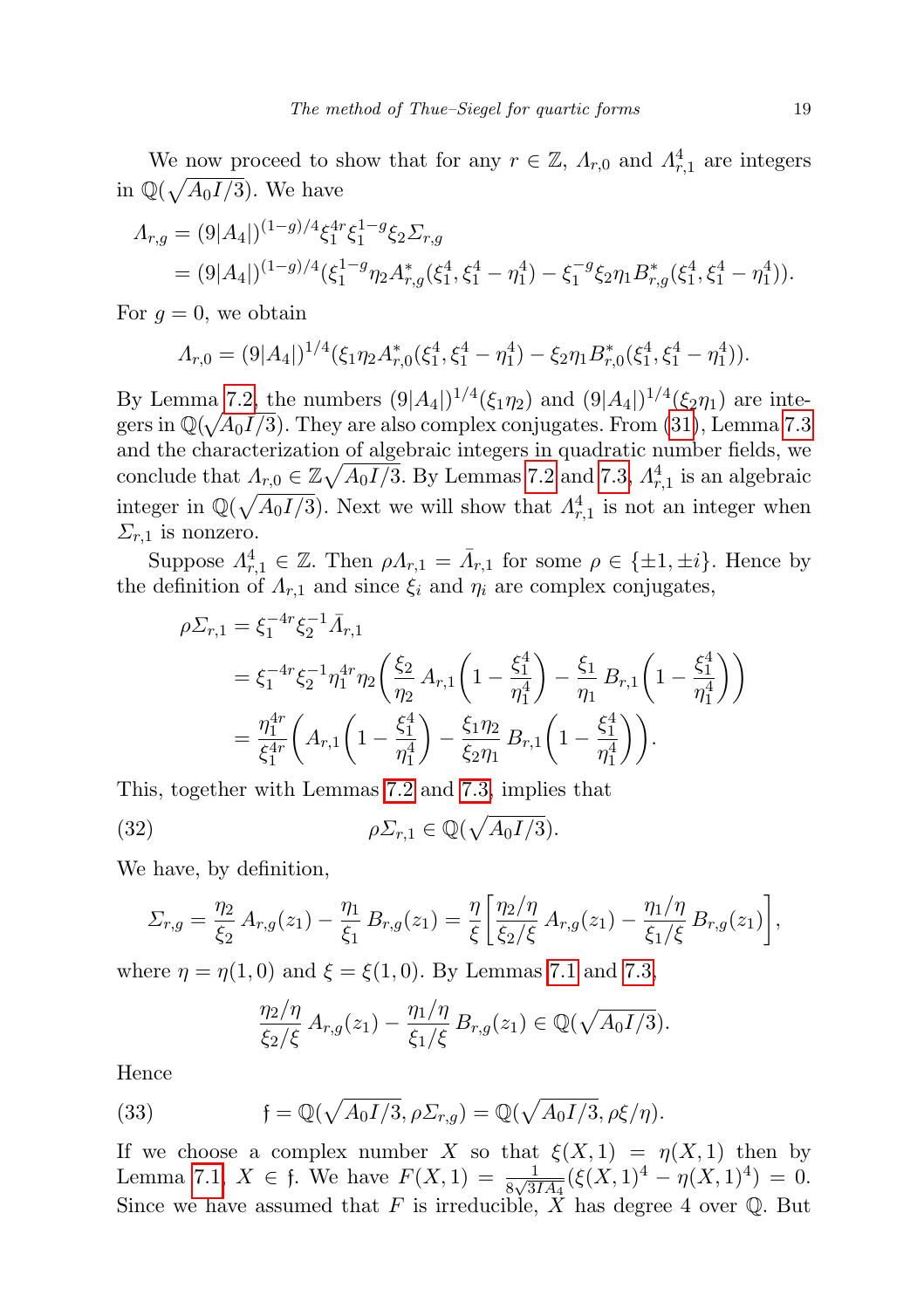from [\(32\)](#page-18-0) and the definition of the number field f in [\(33\)](#page-18-1),

<span id="page-19-0"></span>
$$
X \in \mathfrak{f} = \mathbb{Q}(\sqrt{A_0 I/3}).
$$

This contradicts the fact that X has degree 4 over  $\mathbb Q$ . We conclude that  $\Lambda_{r,1}$ cannot be a rational integer.

From the well-known characterization of algebraic integers in quadratic fields, we may therefore conclude that if  $\Lambda_{r,g} \neq 0$ , then for  $g \in \{0,1\}$ ,

(34)  $|A_{r,g}| \geq 2^{-g/4} (-A_0 I/3)^{1/2-3g/8}.$ 

8. Approximating polynomials. In order to apply [\(25\)](#page-14-0), we must make sure that  $\Lambda_{r,g}$  or equivalently  $\Sigma_{r,g}$  does not vanish. First we will show that for small  $r, \Sigma_{r,0} \neq 0$ .

<span id="page-19-1"></span>LEMMA 8.1. Suppose that  $(x, y)$  is a pair of solutions to  $F(x, y) = \pm 1$ with  $I > 135$  or a pair of solutions to  $|F(x, y)| \leq h$  with  $|y| > h^{3/4}/(3I)^{1/8}$ . For this pair of solutions and  $r \in \{1, 2, 3, 4, 5\}$ , we have

$$
\Sigma_{r,0}\neq 0.
$$

*Proof.* Let  $r \in \{1, 2, 3, 4, 5\}$ . Suppose that  $\Sigma_{r,0} = 0$ . From [\(3\)](#page-3-1), we can find, for each r, a polynomial  $F_r(z) \in \mathbb{Q}[z]$ , satisfying

$$
A_{r,0}(z)^4 - (1-z)B_{r,0}^4 = z^{2r+1}F_r(z).
$$

In fact, using Maple, we have

$$
A_1(z) = 4A_{1,0}(z) = 8 - 5z,
$$
  
\n
$$
B_1(z) = 4B_{1,0}(z) = 8 - 3z,
$$
  
\n
$$
F_1(z) = 320 - 320z + 81z^2,
$$
  
\n
$$
A_2(z) = \frac{32}{3}A_{2,0}(z) = 64 - 72z + 15z^2,
$$
  
\n
$$
B_2(z) = \frac{32}{3}B_{2,0}(z) = 64 - 56z + 7z^2,
$$
  
\n
$$
F_2(z) = 86016 - 172032z + 114624z^2 - 28608z^3 + 2401z^4,
$$
  
\n
$$
A_3(z) = 128A_{3,0}(z) = 2560 - 4160z + 1872z^2 - 195z^3,
$$
  
\n
$$
B_3(z) = 128B_{3,0}(z) = 2560 - 3520z + 1232z^2 - 77z^3,
$$
  
\n
$$
F_3(z) = 14057472000 - 42172416000z + 48483635200z^2 - 26679910400z^3 + 7150266240z^4 - 839047040z^5 + 35153041z^6,
$$
  
\n
$$
A_4(z) = \frac{2048}{5}A_{4,0}(z) = 28672 - 60928z + 42432z^2 - 10608z^3 + 663z^4,
$$
  
\n
$$
B_4(z) = \frac{2048}{5}B_{4,0}(z)
$$
  
\n
$$
= 28672 - 53760z + 31680z^2 - 6160z^3 + 231z^4,
$$
  
\n
$$
F_4(z) = 13989396348928 - 55957585395712z + 91916125077504z^2 - 79896826347520z^3 + 394637640
$$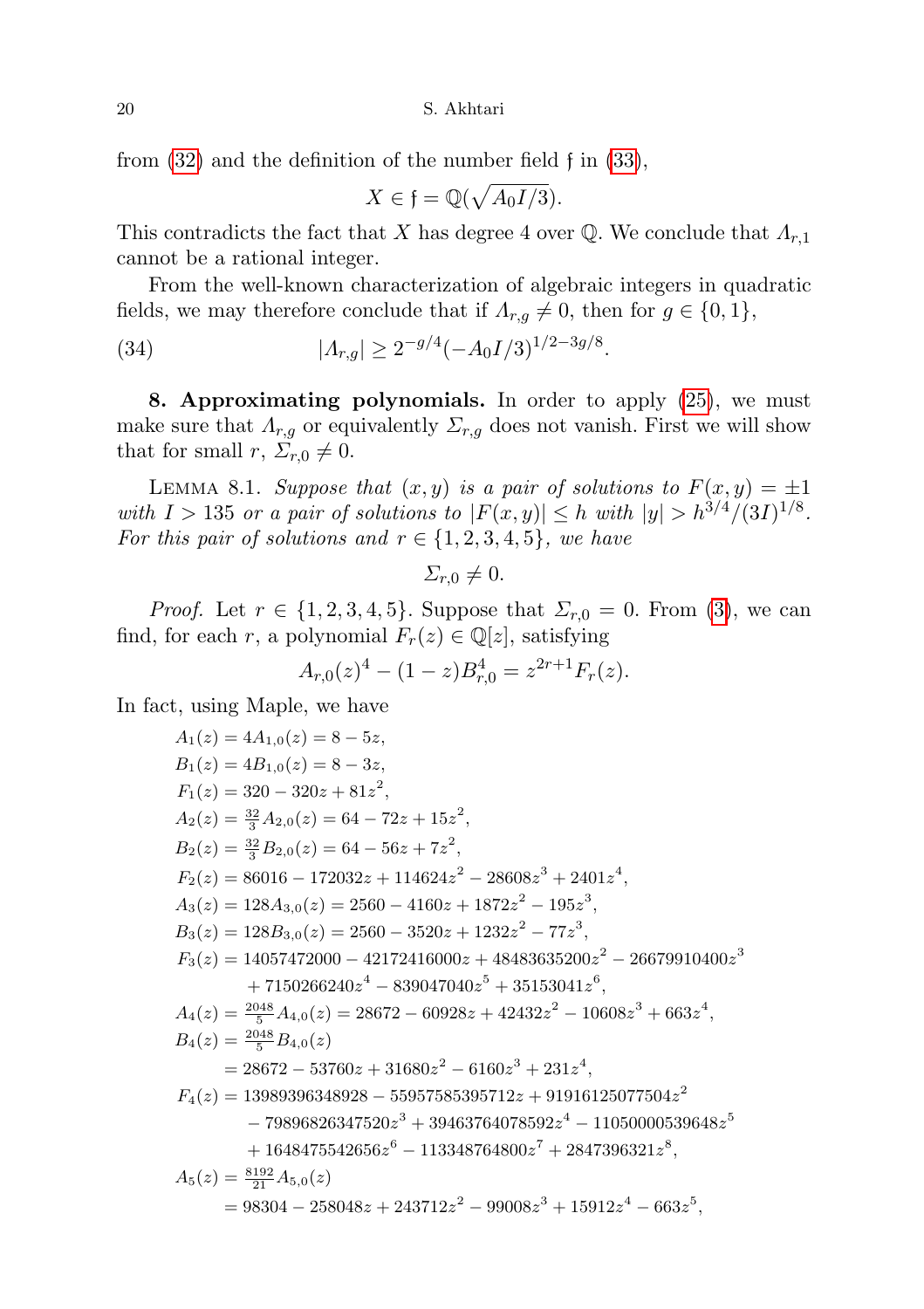$$
B_5(z) = \frac{8192}{21} B_{5,0}(z)
$$
  
= 98304 - 233472z + 194560z<sup>2</sup> - 66880z<sup>3</sup> + 8360z<sup>4</sup> - 209z<sup>5</sup>,  

$$
F_5(z) = 121733331812352 - 608666659061760z + 1301756554248192z2
$$
  
- 1555026262622208z<sup>3</sup> + 1136607561252864z<sup>4</sup>  
- 523630732640256z<sup>5</sup> + 151029162176512z<sup>6</sup> - 26204424888320z<sup>7</sup>  
+ 2515441608384z<sup>8</sup> - 113971885760z<sup>9</sup> + 1908029761z<sup>10</sup>.

We also define

$$
A_r^*(x, y) = x^r A_r(y/x)
$$
 and  $B_r^*(x, y) = x^r B_r(y/x)$ .

Since  $\Sigma_{r,0}$  is assumed to be zero,

$$
\frac{\eta_2^4}{\xi_2^4} = \frac{\eta_1^4 (B_r^*(\xi_1^4, \xi_1^4 - \eta_1^4))^4}{\xi_1^4 (A_r^*(\xi_1^4, \xi_1^4 - \eta_1^4))^4}.
$$

Let  $\mathfrak{I}_r$  be the integral ideal in  $\mathbb{Q}(\sqrt{IA_0/3})$  generated by  $\xi_1^4(A^*(\xi_1^4, \xi_1^4 - \eta_1^4))^4$ and  $\eta_1^4(B^*(\xi_1^4, \xi_1^4 - \eta_1^4))^4$ , and  $N(\mathfrak{I}_r)$  be the absolute norm of  $\mathfrak{I}_r$ . Since the ideal generated by  $\xi_1^4(A_r^*(\xi_1^4, \xi_1^4 - \eta_1^4))^4 - \eta_1^4(B_r^*(\xi_1^4, \xi_1^4 - \eta_1^4))^4$  divides  $(\xi_2^4 - \eta_2^4) \cdot \mathfrak{I}_r$ , we obtain

$$
|\xi_1|^{4(4r+1)}|A_r^4(z_1) - (1-z_1)B_r^4(z_1)|
$$
  
=  $|\xi_1^4(A_r^*(\xi_1^4, \xi_1^4 - \eta_1^4))^4 - \eta_1^4(B_r^*(\xi_1^4, \xi_1^4 - \eta_1^4))^4.$ 

Since  $\mathfrak{I}_r$  is an imaginary quadratic field, by [\(18\)](#page-10-1), we get

$$
|\xi_1|^{4(4r+1)}|A_r^4(z_1)-(1-z_1)B_r^4(z_1)| \le N(\mathfrak{I}_r)^{1/2}|\xi_2^4-\eta_2^4|.
$$

 $By (3),$  $By (3),$  $By (3),$ 

$$
A_r^4(z_1) - (1 - z_1)B_r^4(z_1) = z_1^{2r+1}F_r(z_1),
$$

and so we conclude

$$
|z_1|^{2r+1}|F_r(z_1)| \le N(\mathfrak{I}_r)^{1/2} |\xi_2^4 - \eta_2^4| \, |\xi_1|^{-4(4r+1)},
$$

i.e.

$$
1 \le \frac{N(\mathfrak{I}_r)^{1/2} |\xi_2^4 - \eta_2^4| \, |\xi_1|^{-4(4r+1)}}{|z_1|^{2r+1}|F_r(z_1)|}.
$$

Since  $\xi_1^4 = (\xi_1^4 - \eta_1^4)(1 - \eta_1^4/\xi_1^4)^{-1} = (\xi_1^4 - \eta_1^4)z_1^{-1}$  we obtain  $1 \leq \frac{N(\mathfrak{I}_r)^{1/2}|\xi_2^4 - \eta_2^4| \, |\xi_1^4 - \eta_1^4|^{-4r-1}|z_1|^{2r}}{\sum_{i=1}^r |\xi_i^4 - \eta_1^4|^{-4r}}$  $\frac{|\eta_2||S_1 - \eta_1|}{|F_r(z_1)|}.$ √

Noting that  $|z_1| = |\xi_1^{-4}| |\xi_1^4 - \eta_1^4|$  and  $|\xi_i^4 - \eta_i^4| = |8h$  $3I\overline{A_4} F(x,y)$ , we obtain, for  $r \in \{1, 2, 3, 4, 5\}$ ,

<span id="page-20-0"></span>(35) 
$$
|\xi_1|^{8r} \leq \frac{(N(\mathfrak{I}_r)^{1/2}|\xi_1^4 - \eta_1^4|^{-4r-1})|8h\sqrt{3IA_4}|^{2r+1}}{|F_r(z_1)|}.
$$

To estimate  $N(\mathfrak{I}_r)^{1/2}$ , we choose a finite extension M of  $\mathbb{Q}(\sqrt{A_0I/3})$ so that the ideal generated by  $\xi_1^4$  and  $\xi_1^4 - \eta_1^4$  in **M** is a principal ideal,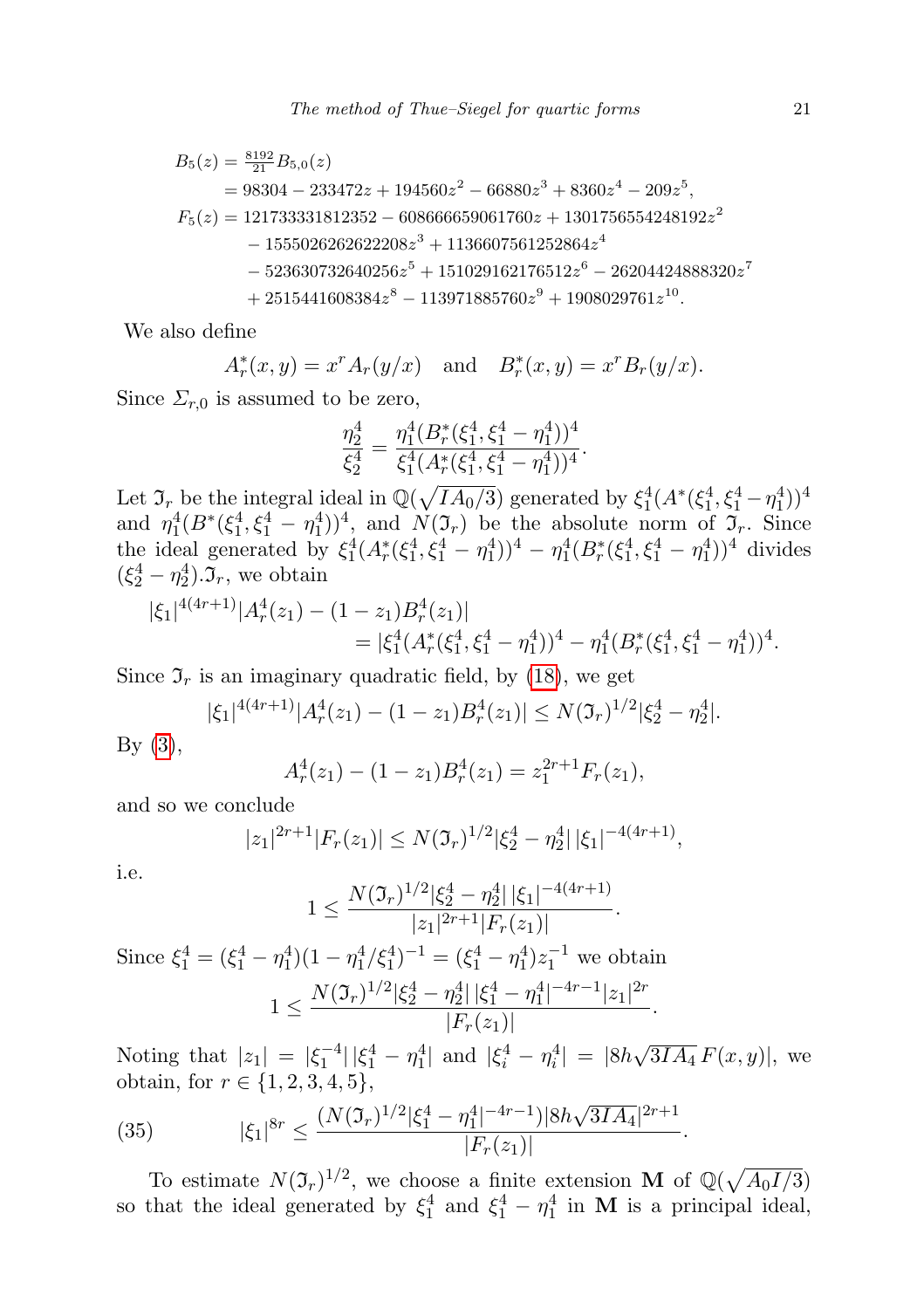## 22 S. Akhtari

with generator p, say. We denote the extension of  $\mathfrak{I}_r$  to M by  $\mathfrak{I}'_r$ . Let  $\mathfrak{r}_r$ be the ideal in M generated by  $A_r^*(u, v)$  and  $B_r^*(u, v)$ , where  $u = \xi_1^4/p$  and  $v = (\xi_1^4 - \eta_1^4)/p$ . Since  $A_r^*(x, x - y) = B_r^*(y, y - x)$ ,

$$
(36) \quad p^{4r+1} \mathbf{t}_r^4 B_r^*(0,1)^4 \subset p^{4r+1} \mathbf{t}_r^4 (u, B_r^*(0, v)^4)(u-v, B_r^*(0, v)^4)
$$
  
\n
$$
\subset p^{4r+1} \mathbf{t}_r^4 (u, B_r^*(0, v)^4)(u-v, A_r^*(v, v)^4)
$$
  
\n
$$
\subset p^{4r+1} \mathbf{t}_r^4 (u, u-v)(u, B_r^*(u, v)^4)(u-v, A_r^*(u, v)^4)
$$
  
\n
$$
\subset p^{4r+1} (uA^*(u, v)^4, (u-v)B_r^*(u, v)^4) = \mathfrak{I}_r',
$$

where  $(m_1, \ldots, m_n)$  denotes the ideal in **M** generated by  $m_1, \ldots, m_n$ .

We have

$$
A_1^*(x, y) - B_1^*(x, y) = -2y.
$$

Therefore,

$$
2(v) \subset (A_1^*(u,v), B_1^*(u,v)) \subset \mathfrak{r}_1,
$$

where  $(v)$  is the ideal generated by v in **M**. Since  $B_1^*(0,1) = -3$ , it follows from [\(36\)](#page-20-0) that

$$
1296(\xi_1^4 - \eta_1^4)^5 \subset 1296p(\xi_1^4 - \eta_1^4)^4 = p^5 16v^4 B_1^*(0, 1)^4 \subset \mathfrak{I}_1'.
$$

For  $r = 2$ , we first observe that

$$
B_1^*(x, y)A_2^*(x, y) - A_1^*(x, y)B_2^*(x, y) = -10y^3
$$

and

$$
(-32x + 7y)A_2^*(x, y) - (-32x + 15y)B_2^*(x, y) = 80xy^2.
$$

Therefore, by [\(36\)](#page-20-0) we have

$$
80(v)^{2} \subset (-10v^{3}, 80uv^{2}) \subset (A_{2}^{*}(u, v), B_{2}^{*}(u, v)) \subset \mathfrak{r}_{2}.
$$

Since  $B_2^*(0,1) = 7$ , we have

$$
80^4 \cdot 7^4(\xi_1^4 - \eta_1^4)^9 \subset 80^4 \cdot 7^4 p(\xi_1^4 - \eta_1^4)^8 = 80^4 p^9 v^8 B_2^*(0, 1)^4 \subset \mathfrak{I}_2'.
$$

When  $r = 3$ , we have

$$
B_2^*(x, y)A_3^*(x, y) - A_2^*(x, y)B_3^*(x, y) = -210y^5,
$$
  
\n
$$
(1616x^2 - 1078xy + 77y^2)A_3^*(x, y) - (1616x^2 - 1482xy + 195y^2)B_3^*(x, y) = -16800x^2y^3.
$$

Substituting 77 for  $B_3^*(0,1)$ , we conclude

$$
16800^4 \cdot 77^4 \left(\xi_1^4 - \eta_1^4\right)^{13} \subset 16800^4 \cdot 77^4 p \left(\xi_1^4 - \eta_1^4\right)^{12}
$$
  
= 
$$
16800^4 p^{13} v^{12} B_3^*(0, 1)^4 \subset \mathfrak{I}_3'.
$$

For  $r = 4$ , setting

$$
G_4(x,y) = 14178304x^3 - 15889280x^2y + 4071760xy^2 - 162393y^3,
$$
  
\n
$$
H_4(x,y) = 14178304x^3 - 19433856x^2y + 6714864xy^2 - 466089y^3,
$$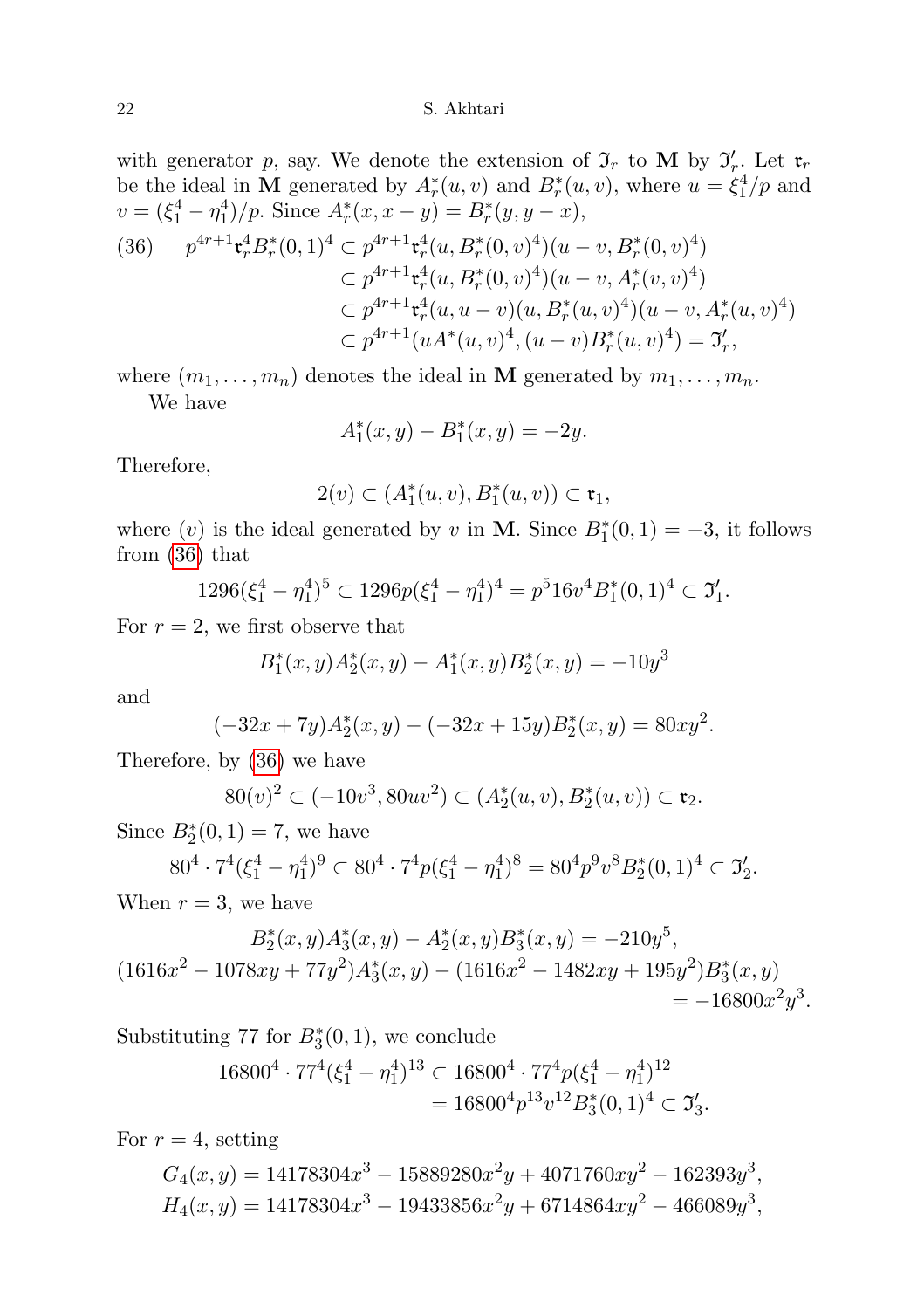we may verify that

$$
B_3^*(x, y)A_4^*(x, y) - A_3^*(x, y)B_4^*(x, y) = -6006y^7,
$$
  
\n
$$
G_4(x, y)A_4^*(x, y) - H_4(x, y)B_4^*(x, y) = -150678528y^4x^3.
$$

These two identities imply that

 $150678528^4 \cdot 231^4 (\xi_1^4 - \eta_1^4)^{17} \subset 150678528^4 \cdot 231^4 p (\xi_1^4 - \eta_1^4)^{16}$ . Since this last quantity is equal to  $150678528^4 p^{17} v^{16} B_4^*(0, 1)^4$ , from [\(36\)](#page-20-0) it follows that

$$
150678528^4 \cdot 231^4 \left(\xi_1^4 - \eta_1^4\right)^{17} \subset \mathfrak{I}_4'.
$$

Finally, for  $r = 5$ , set

$$
G_5(x, y) = 43706368x^4 - 69346048x^3y + 32767856x^2y^2
$$
  
- 4764782xy<sup>3</sup> + 123519y<sup>4</sup>,  

$$
H_5(x, y) = 43706368x^4 - 80272640x^3y + 46006896x^2y^2
$$
  
- 8845746xy<sup>3</sup> + 391833y<sup>4</sup>.

Then we have

$$
B_4^*(x, y)A_5^*(x, y) - A_4^*(x, y)B_5^*(x, y) = -14586y^7,
$$
  
\n
$$
G_5(x, y)A_5^*(x, y) - H_5(x, y)B_5^*(x, y) = -134424576y^5x^4.
$$

These two identities imply that

 $134424576^4 \cdot 209^4 (\xi_1^4 - \eta_1^4)^{21} \subset 134424576^4 \cdot 209^4 p (\xi_1^4 - \eta_1^4)^{20}$ . So by [\(36\)](#page-20-0),

 $134424576^4 \cdot 209^4 \left( \xi_1^4 - \eta_1^4 \right)^{21} \subset 134424576^4 p^{21} v^{20} B_5^*(0, 1)^4 \subset \mathfrak{I}_5'.$ 

From the preceding arguments, we are thus able to deduce the following series of inequalities:

$$
N(\mathfrak{I}_1)^{1/2} |\xi_1^4 - \eta_1^4|^{-5} \le 1296,
$$
  
\n
$$
N(\mathfrak{I}_2)^{1/2} |\xi_1^4 - \eta_1^4|^{-9} \le 560^4,
$$
  
\n
$$
N(\mathfrak{I}_3)^{1/2} |\xi_1^4 - \eta_1^4|^{-13} \le (77 \cdot 16800)^4,
$$
  
\n
$$
N(\mathfrak{I}_4)^{1/2} |\xi_1^4 - \eta_1^4|^{-17} \le (231 \cdot 150678528)^4,
$$
  
\n
$$
N(\mathfrak{I}_5)^{1/2} |\xi_1^4 - \eta_1^4|^{-21} \le (134424576 \cdot 209)^4.
$$

Substituting any of these in [\(35\)](#page-20-0) provides a contradiction to inequality [\(29\)](#page-15-1) when  $I > 135$  and to [\(30\)](#page-16-0) when  $|y| > h^{3/4}/(3I)^{1/8}$ . Note that under both assumptions  $I > 135$  and  $|y| > h^{3/4}/(3I)^{1/8}$ , the function  $|z| =$  $|\xi^{-4}| |8h\sqrt{3IA_4} F(x, y)|$  is small. This makes  $|F_r(z)|$  large enough for our contradictions.

<span id="page-22-0"></span>LEMMA 8.2. If  $r \in \mathbb{N}$  and  $h \in \{0,1\}$ , then at most one of  $\{\Sigma_{r,0}, \Sigma_{r+h,1}\}$ can vanish.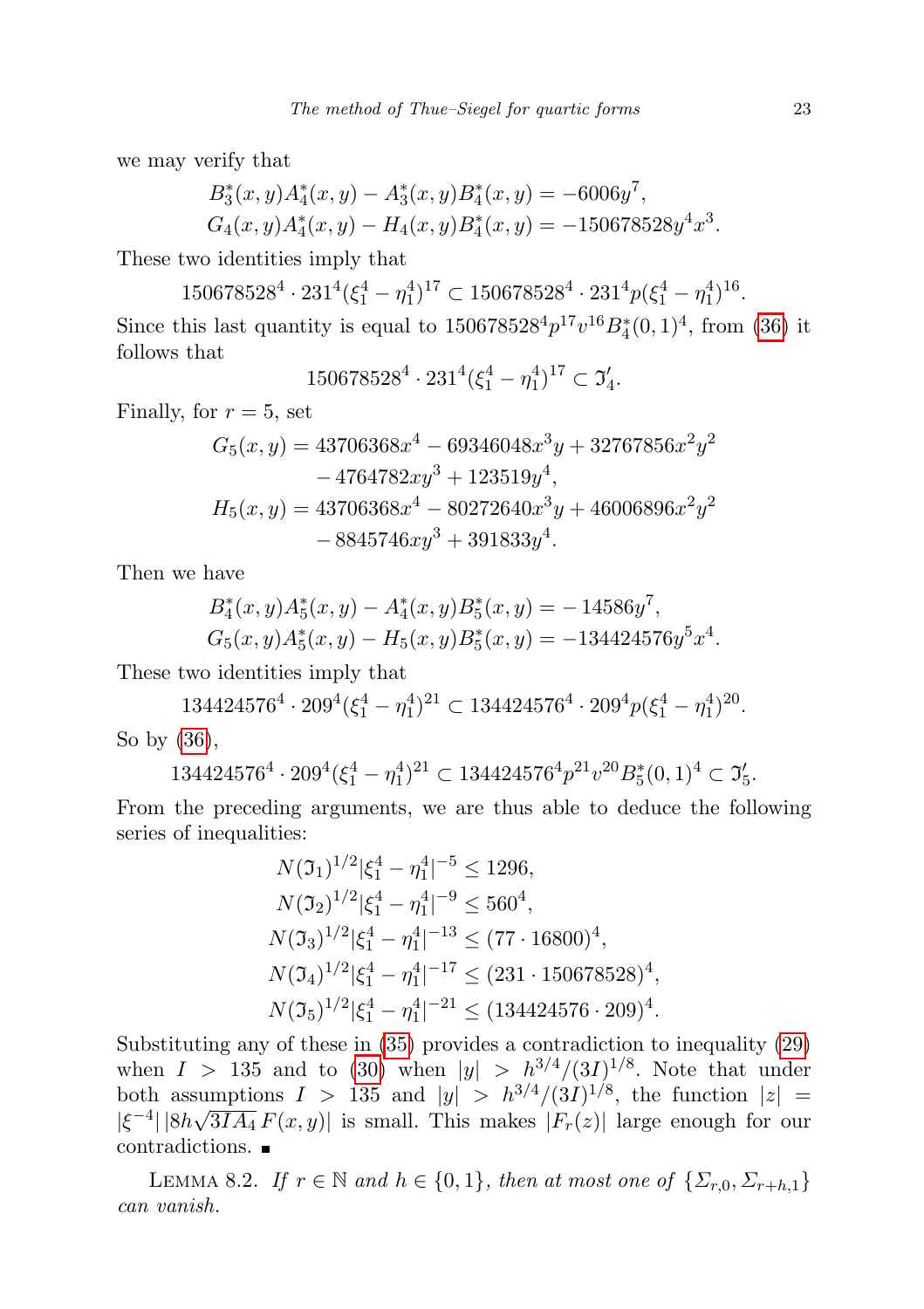24 S. Akhtari

*Proof.* Let r be a positive integer and  $h \in \{0, 1\}$ . Following an argument of Bennett  $[6]$ , we define the matrix  $M$ :

$$
M = \begin{pmatrix} A_{r,0}(z_1) & A_{r+h,1}(z_1) & \eta_1/\xi_1 \\ A_{r,0}(z_1) & A_{r+h,1}(z_1) & \eta_1/\xi_1 \\ B_{r,0}(z_1) & B_{r+h,1}(z_1) & \eta_2/\xi_2 \end{pmatrix}.
$$

The determinant of  $M$  is zero because it has two identical rows. Expanding along the first row, we get

$$
0 = A_{r,0}(z_1) \Sigma_{r+h,1} - A_{r+h,1}(z_1) \Sigma_{r,0}
$$
  
+ 
$$
\frac{\eta_2}{\xi_2} (A_{r,0}(z_1) B_{r+h,1}(z_1) - A_{r+h,1}(z_1) B_{r,0}(z_1)).
$$

If  $\Sigma_{r,0} = 0$  and  $\Sigma_{r+h,1} = 0$  then  $A_{r,0}(z_1)B_{r+h,1}(z_1) - A_{r+h,1}(z_1)B_{r,0}(z_1) = 0$ , which contradicts Lemma [2.1\(](#page-2-0)iii).  $\blacksquare$ 

**9. An auxiliary lemma.** We now combine the lower bound for  $\Lambda_{r,q}$  obtained in [\(34\)](#page-19-0) with the upper bounds from Lemma [2.1](#page-2-0) to prove the following lemma.

<span id="page-23-0"></span>LEMMA 9.1. If  $\Sigma_{r,q} \neq 0$ , then

$$
c_1(r,g)|\xi_1|^{4r+1-g}|\xi_2|^{-3} + c_2(r,g)|\xi_1|^{-4r-3(1-g)}|\xi_2| > 1,
$$

where we may take

$$
c_1(1,0) = 4\pi h \left(\frac{3|A_4|^{3/2}}{|A_0|}\right)^{1/2},
$$
  

$$
c_2(1,0) = 27h^3 \left(\frac{3|A_4|^{1/2}}{|A_0|}\right)^{1/2} (9\sqrt{3I|A_4|})^2 \frac{5}{128}
$$

and for  $(r, q) \neq (1, 0)$ ,

$$
c_1(r,g) = 2\sqrt{\pi} h \left(\frac{3|A_4|^{3/2}}{|A_0|}\right)^{1/2} \left(\frac{3|A_4|}{|A_0|^{3/2}}\right)^{-g/4} \frac{4^r}{\sqrt{r}},
$$
  
\n
$$
c_2(r,g) = 27h^{2r+1-g} \left(\frac{3|A_4|^{1/2}}{|A_0|}\right)^{1/2} \left(\frac{3|A_4|}{|A_0|^{3/2}}\right)^{-g/4} (9\sqrt{3I|A_4|})^{2r-g} \frac{\sqrt{2}}{\sqrt{r}\pi 4^r}.
$$
  
\n*Proof.* By the definition of  $A_{r,g}$  and (3), we can write

 $|A_{r,g}| = (9|A_4|)^{(1-g)/4} |\xi_1|^{4r+1-g} |\xi_2| |(\eta_2/\xi_2 - \omega) A_{r,g}(z_1) + \omega z_1^{2r+1-g} F_{r,g}(z_1)|.$ Since  $|1 - z_1| = 1$ ,  $|z_1| \le 1$  and  $|z_i| = 8h$ √  $\overline{3I}/|\xi_i^4|$ , by [\(4\)](#page-3-2), [\(5\)](#page-3-3) and inequality [\(24\)](#page-13-1), we have

(37) 
$$
|A_{r,g}| \le (9|A_4|)^{(1-g)/4} |\xi_1|^{4r+1-g} |\xi_2| \mathfrak{L},
$$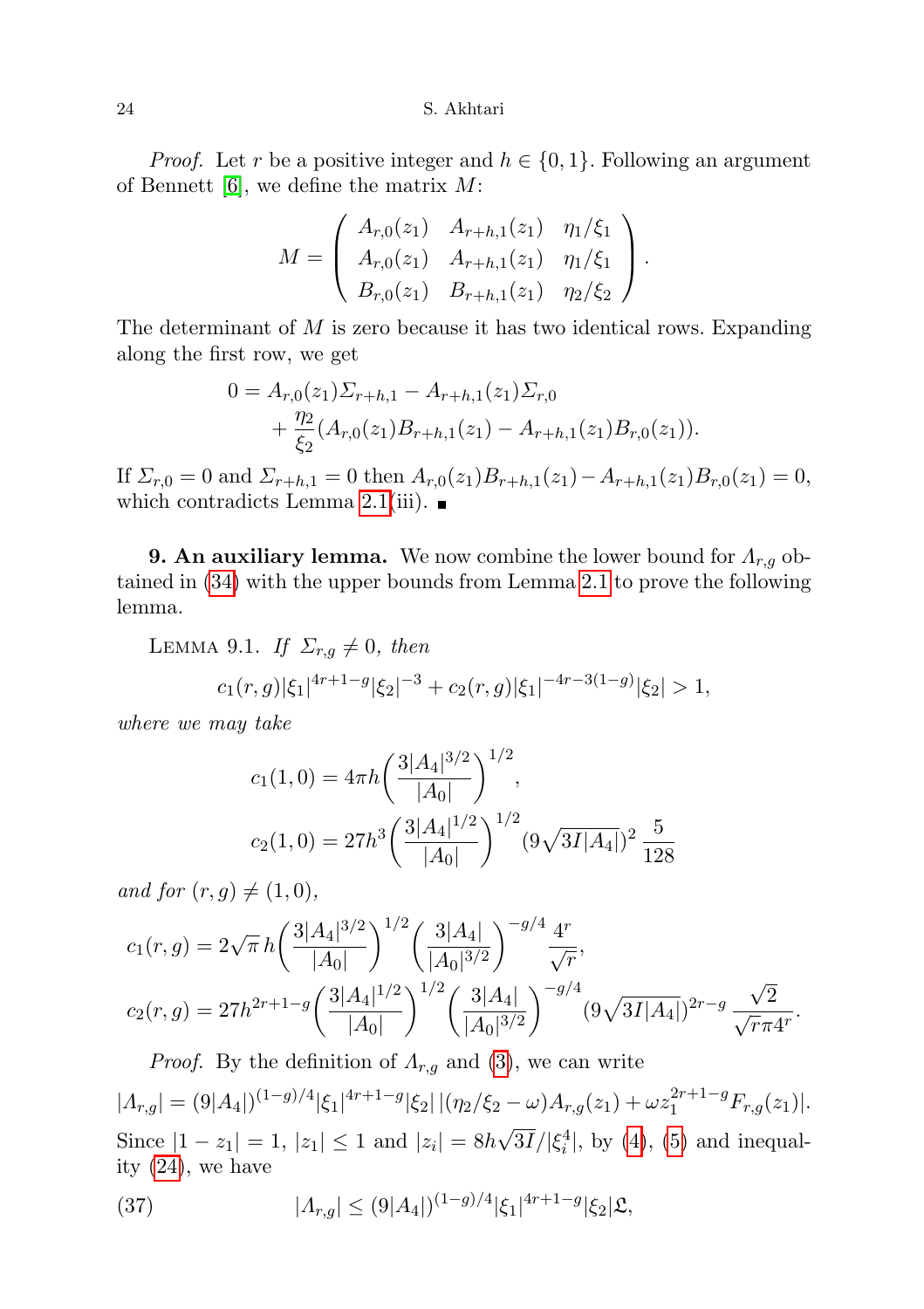where

$$
\mathfrak{L} = \binom{2r-g}{r} \frac{2\pi h \sqrt{3I|A_4|}}{3|\xi_2^4|} + \frac{\binom{r-g+1/4}{r+1-g} \binom{r-1/4}{r}}{\binom{2r+1-g}{r}} \left(\frac{9h \sqrt{3I|A_4|}}{|\xi_1^4|}\right)^{2r+1-g}.
$$

Comparing this with [\(34\)](#page-19-0), we obtain

$$
c_1(r,g)|\xi_1|^{4r+1-g}|\xi_2|^{-3} + c_2(r,g)|\xi_1|^{-4r-3(1-g)}|\xi_2| > 1,
$$

where we may take  $c_1$  and  $c_2$  so that

$$
c_1(r,g) \ge 2\pi h \left(\frac{3|A_4|^{3/2}}{|A_0|}\right)^{1/2} \left(\frac{3|A_4|}{|A_0|^{3/2}}\right)^{-g/4} \binom{2r}{r}
$$

and

$$
c_2(r,g) \geq 27h^{2r+1-g} \left(\frac{3|A_4|^{1/2}}{|A_0|}\right)^{1/2} \left(\frac{3|A_4|}{|A_0|^{3/2}}\right)^{-g/4} (9\sqrt{3I|A_4|})^{2r-g} \frac{{r-g+1/4\choose r+1-g} {r-1/4\choose r}}{{2r+1-g\choose r}}.
$$

Substituting  $r = 1$  and  $g = 0$ , we get the desired values for  $c_1(1, 0)$  and  $c_2(1,0)$ . Let us apply the following version of Stirling's formula (see Theorem (5.44) of [\[18\]](#page-30-7)):

$$
\frac{1}{2\sqrt{k}} 4^k \le \binom{2k}{k} < \frac{1}{\sqrt{\pi k}} 4^k
$$

for  $k \in \mathbb{N}$ . This leads to the stated choice of  $c_1$  immediately.

To evaluate  $c_2(r, g)$ , we first note that

$$
\binom{2r+1-g}{r} \ge \binom{2r}{r} \ge \frac{4^r}{2\sqrt{r}}.
$$

Next we will show that

(38) 
$$
\binom{r-g+1/4}{r+1-g}\binom{r-1/4}{r} < \frac{1}{\sqrt{2}\pi r}
$$

for  $r \in \mathbb{N}$  and  $g \in \{0, 1\}$ , whence we may conclude that

<span id="page-24-0"></span>
$$
\frac{{r-g+1/4\choose r+1-g}{r-1/4\choose r}}{{2r+1-g\choose r}}<\frac{\sqrt{2}}{\sqrt{r}\,\pi 4^r}.
$$

This leads immediately to the stated choice of  $c_2$ . It remains to show [\(38\)](#page-24-0). Let us set

$$
X_r = {r-3/4 \choose r} {r-1/4 \choose r} = \frac{y_r}{r},
$$

whereby

$$
X_{r+1} = {r+1/4 \choose r+1} {r+3/4 \choose r+1} = \left(\frac{r^2+r+2/9}{r^2+r}\right) \frac{y_r}{r+1}.
$$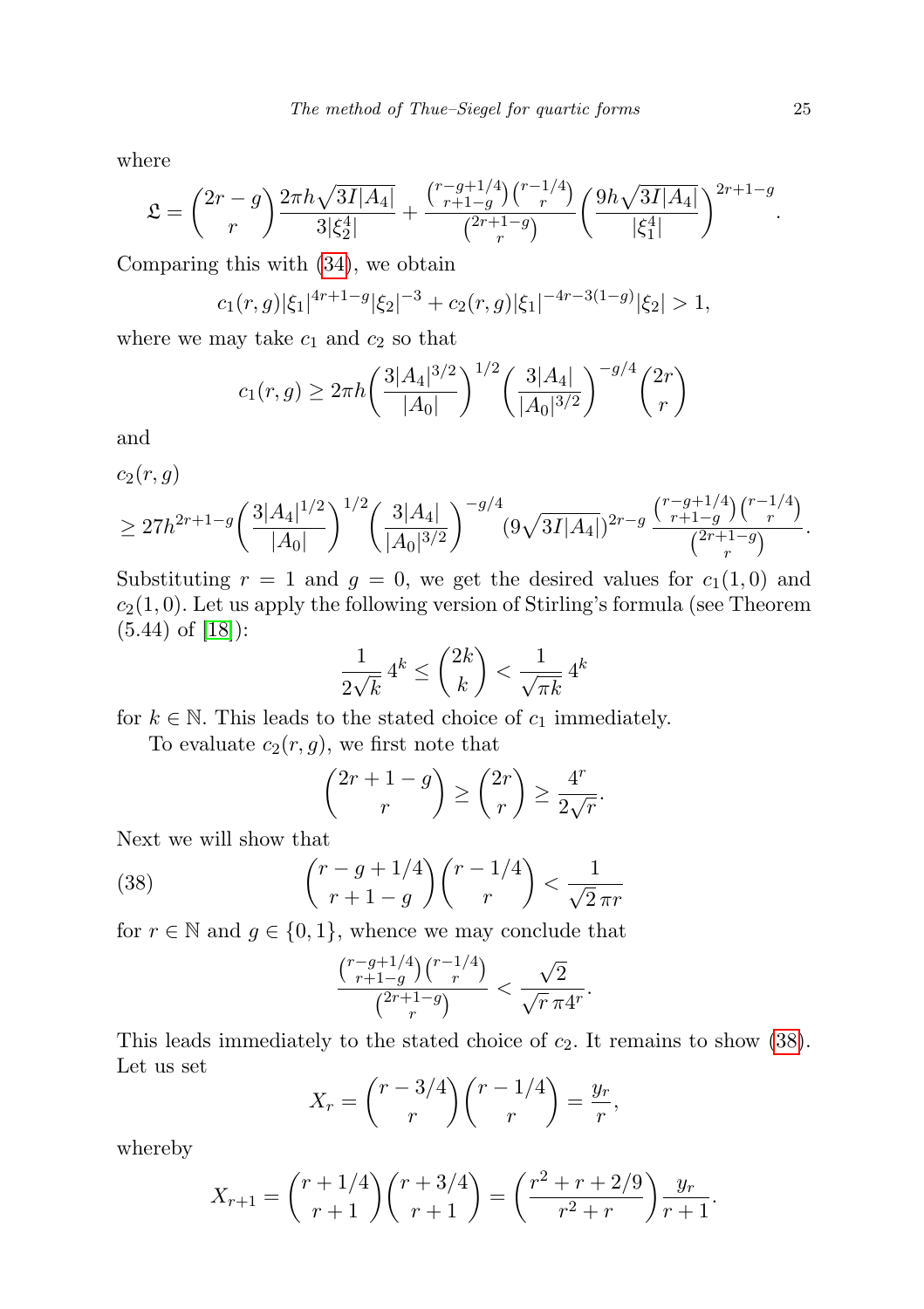This implies

$$
y_1 = 3/16
$$
,  $y_r = \frac{3}{16} \prod_{k=1}^{r-1} \frac{k^2 + k + 3/16}{k^2 + k}$ .

Since

$$
\prod_{k=1}^{\infty} \frac{k^2 + k + 3/16}{k^2 + k} = \frac{16}{3\Gamma(1/4)\Gamma(3/4)} = \frac{16}{3\sqrt{2}\pi},
$$

we obtain

$$
X_r < \frac{1}{\sqrt{2}\,\pi r}.
$$

For  $r \in \mathbb{N}$ , we have

$$
\binom{r-3/4}{r} > \binom{r+1/4}{r+1}.
$$

So when  $q \in \{0, 1\}$ ,

$$
\binom{r-g+1/4}{r+1-g}\binom{r-1/4}{r} \le X_r,
$$

which completes the proof.  $\blacksquare$ 

10. Proof of the main theorems. Let us now assume that there are four distinct solutions  $(x_i, y_i)$  to reduced form

$$
|F(x,y)| \leq h
$$

related to  $\omega$  with  $|y_i| > h^{3/4}/(3I)^{1/8}$ , corresponding to  $\xi_{-1}$ ,  $\xi_0$ ,  $\xi_1$  and  $\xi_2$ , where we have ordered these in nondecreasing modulus. We will deduce a contradiction, implying that at most three such solutions can exist. Then Theorem [1.2](#page-1-2) will be proven, since there are four choices of  $\omega$ .

We will show that  $|\xi_2|$  is arbitrarily large in relation to  $|\xi_1|$ . By [\(29\)](#page-15-1) and [\(30\)](#page-16-0), we know that  $|\xi_1|$  is large and hence  $|\xi_2|$  is arbitrarily large, a contradiction.

LEMMA 10.1. Let  $F(x, y)$  be the quartic form. Suppose that  $(x_1, y_1)$  and  $(x_2, y_2)$  are two pairs of solutions to  $|F(x, y)| \leq h$ , both related to  $\omega$ , a fixed fourth root of unity. Put  $\xi_j = \xi(x_j, y_j)$ . Assume further that either

(i)  $F(x, y)$  is the quartic form in Theorem [1](#page-1-2).2 with

$$
4|A_4|^{1/8}h^{11/4}I^{9/8} < |\xi_1| < |\xi_2|,
$$

or

<span id="page-25-0"></span>(ii) 
$$
F(x, y)
$$
 is the quartic form in Theorem 1.1 with  $I > 135$  and  
(39)  $0.39|A_4|^{1/8}h^{11/4}I^{9/8} < |\xi_1| < |\xi_2|$ .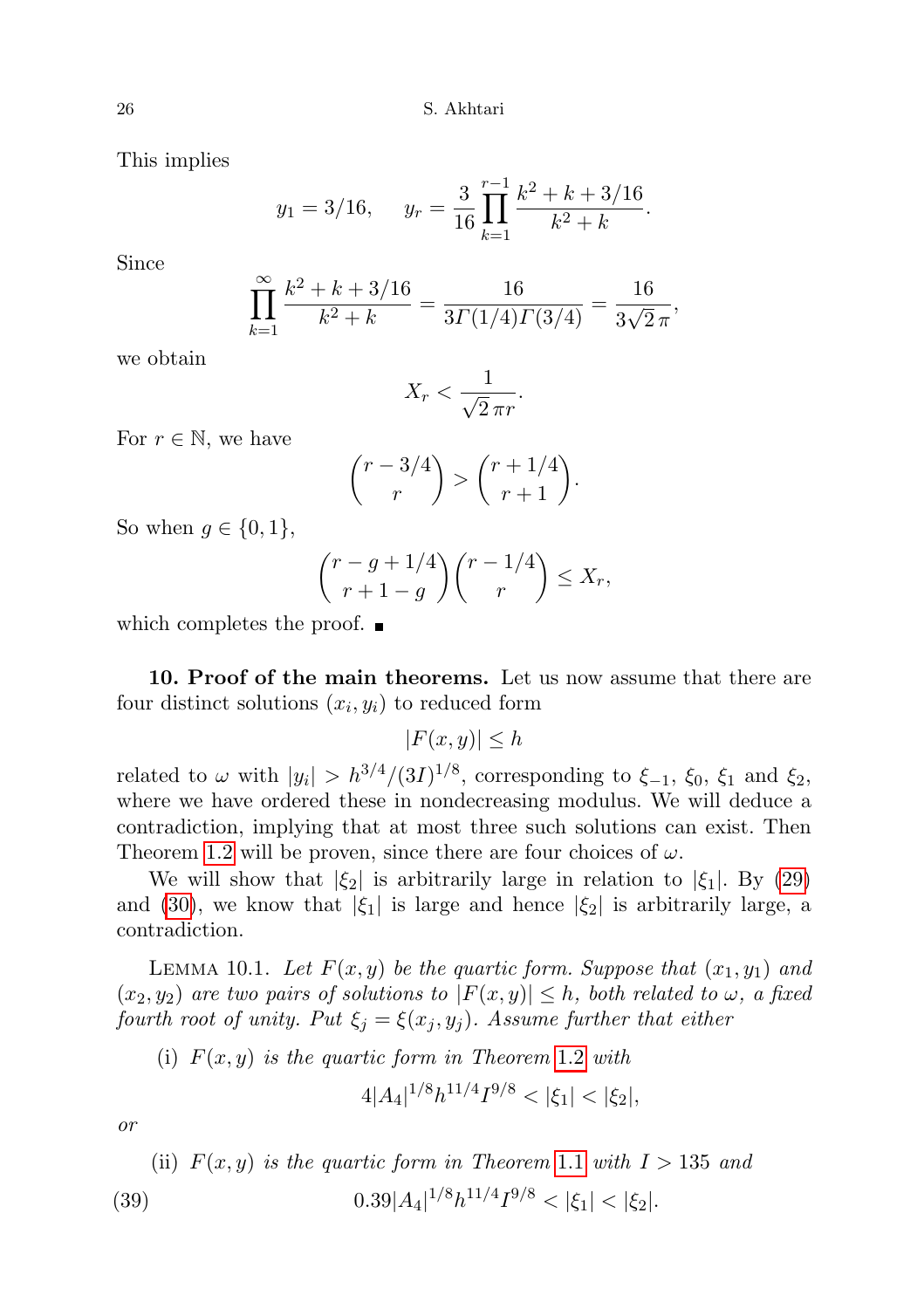Then, for each positive integer r,

$$
|\xi_2|
$$
 >  $\frac{4^r \sqrt{r}}{27} \frac{|A_0|^{1/8}}{(3|A_4|^{1/2})^{1/2} h^{2r+1}} (9\sqrt{3I|A_4|})^{-2r} |\xi_1|^{4r+3}$ .

Proof. We will use the upper bound [\(30\)](#page-16-0) for case (i) and the upper bound [\(39\)](#page-25-0) for case (ii). Note that [\(39\)](#page-25-0) is a generalization for the upper bound [\(29\)](#page-15-1) obtained to treat the equation  $|F(x, y)| = 1$ . By [\(27\)](#page-15-0),

$$
|\xi_2| \ge \frac{3|\xi_1|^3}{2\pi h|A_4|^{1/4}}.
$$

This implies

$$
c_1(1,0)|\xi_1|^{5}|\xi_2|^{-3} \le 4h^4\pi \cdot 12^{3/2}(3/|A_0|)^{1/2}|A_4| |\xi_1|^{-4}.
$$

Therefore, by [\(30\)](#page-16-0) or [\(39\)](#page-25-0) and from the fact that  $|A_4| < 4I$ , we obtain  $c_1(1,0)|\xi_1|^5|\xi_2|^{-3} < 0.01.$ 

Lemma [8.1](#page-19-1) implies that  $\Sigma_{1,0} \neq 0$ . So we may apply Lemma [9.1](#page-23-0) to get  $c_2(1,0)I^3|\xi_1|^{-7}|\xi_2| > 0.99.$ 

One may now conclude

$$
|\xi_2| > \frac{0.99}{c_2(1,0)} |\xi_1|^7 > 0.93 h^{-3} \left( \frac{3|A_4|^{1/2}}{|A_0|} \right)^{-1/2} (9\sqrt{3I|A_4|})^{-2} |\xi_1'|^7.
$$

This proves the lemma for  $r = 1$ . Moreover, we may conclude that

$$
c_1(2,0)|\xi_1|^9|\xi_2|^{-3} < \frac{18h^{10}\sqrt{\pi} \cdot 16 \cdot (5 \cdot 27)^3|A_4|}{|A_0|^2 127^3 \sqrt{2}} (9\sqrt{3I|A_4|})^6 |\xi_1|^{-12}.
$$

Since  $|A_4| \leq 4I$ , by [\(30\)](#page-16-0) or [\(39\)](#page-25-0) we have

$$
c_1(2,0)|\xi_1|^9|\xi_2|^{-3} < 0.1.
$$

Via Lemmas [9.1](#page-23-0) and [8.1,](#page-19-1) we obtain

$$
|\xi_2| > \frac{0.9}{c_2(1,0)} |\xi_1|^{11}.
$$

This yields the assertion of the lemma for  $r = 2$ , after substituting the value of  $c_2(2, 0)$ . To complete the proof, we use induction on r. Suppose that the assertion holds for some  $r \geq 2$ . Then

$$
c_1(r+1,0)|\xi_1|^{4r+5}|\xi_2|^{-3} < \frac{18\sqrt{\pi} \cdot 27^3|A_4|h^{6r+4}}{|A_0|^{7/8}4^{2r-1}\sqrt{r+1}r\sqrt{r}} \left(9\sqrt{3I|A_4|}\right)^{6r}|\xi_1|^{-8r-4}.
$$

By  $(30)$  or  $(39)$ , we have

 $c_1(r+1,0)|\xi_1|^{4r+5}|\xi_2|^{-3} < 0.1.$ 

If  $\Sigma_{r+1,0} \neq 0$ , then by Lemma [9.1,](#page-23-0)

$$
c_2(r+1,0)|\xi_1|^{-4(r+1)-3}|\xi_2| > 0.9.
$$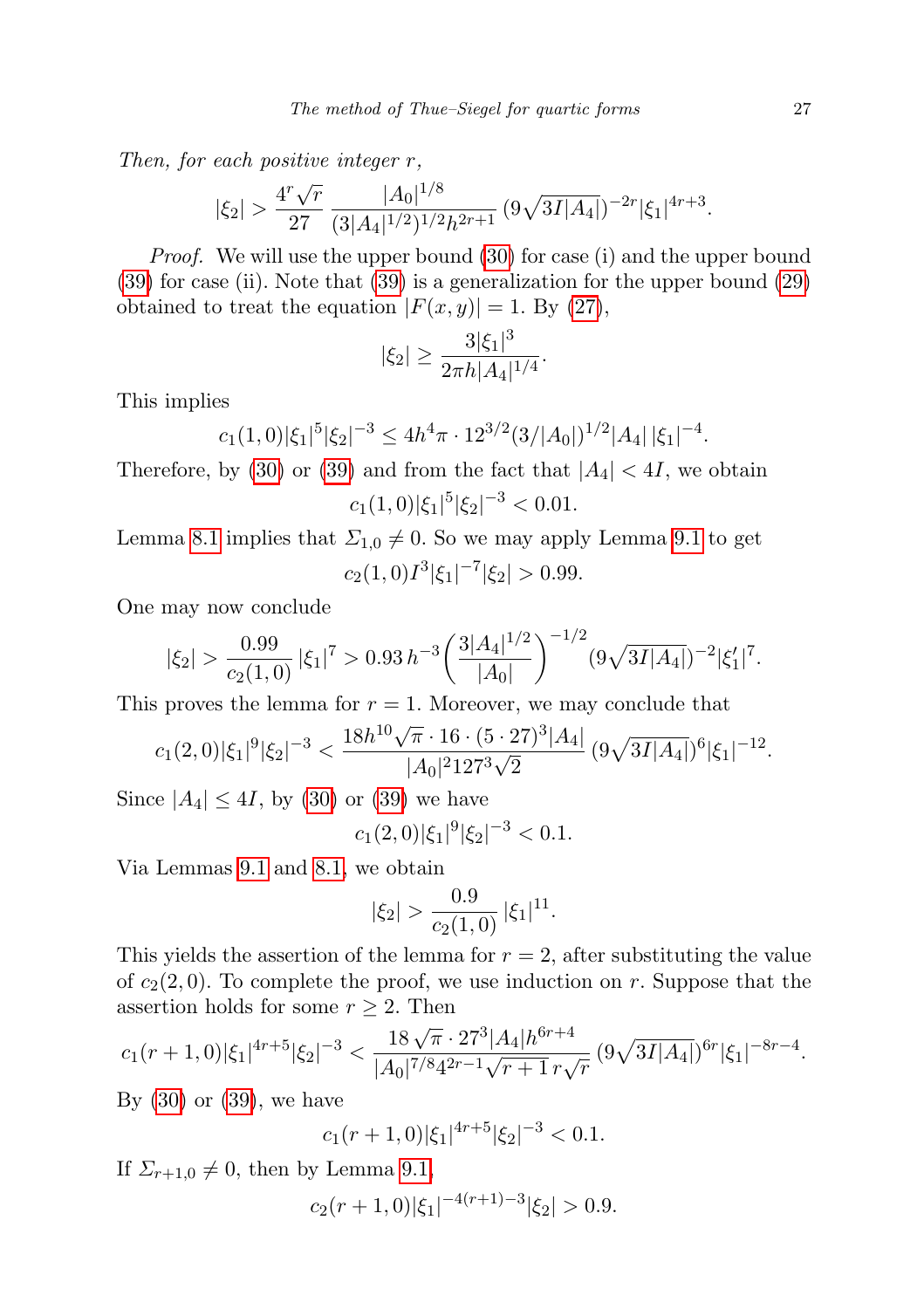Hence,

$$
\begin{split} |\xi_2| &> \frac{0.9}{c_2(r+1,0)} |\xi_1|^{4(r+1)+3} \\ &> \frac{4^{r+1}\sqrt{r+1}}{27h^{2r+3}} \left(\frac{|A_0|}{3|A_4|^{1/2}}\right)^{1/2} (9\sqrt{3I})^{-2r-2} |\xi_1|^{4r+7}. \end{split}
$$

If, however,  $\Sigma_{r+1,0} = 0$ , then by Lemma [8.2,](#page-22-0) both  $\Sigma_{r+1,1}$  and  $\Sigma_{r+2,1}$  are nonzero and by Lemma [8.1,](#page-19-1) we have  $r > 5$ . Using the induction hypothesis, we get

$$
c_1(r+1,1)|\xi_1|^{4r+4}|\xi_2|^{-3} < 0.01,
$$

and thus by Lemma [9.1,](#page-23-0) [\(10\)](#page-4-1) and [\(29\)](#page-15-1), we conclude

$$
c_2(r+1,1)|\xi_1|^{-4r-4}|\xi_2| > 0.99.
$$

So, we obtain

$$
|\xi_2|>\frac{4^{r+1}\sqrt{r+1}\,|A_0|^{1/8}}{27h^{2r+2}|3A_4|^{1/4}}\,(9\sqrt{3I|A_4|})^{-2r-1}|\xi_1|^{4(r+1)}.
$$

Consequently,

$$
c_{1}(r+2,1)|\xi_{1}|^{4r+8}|\xi_{2}|^{-3}
$$
  

$$
< \frac{2\sqrt{\pi} \cdot 27(3|A_{4}|)(9\sqrt{3I|A_{4}|})^{6r+3}h^{6r+7}}{4^{2r+1}(r+1)\sqrt{(r+1)(r+2)|A_{0}|}} |\xi_{1}|^{-8r-4} < 0.1.
$$

A final application of Lemma [9.1](#page-23-0) implies

$$
c_2(r+2,1)|\xi_1|^{-4r-8}|\xi_2| > 0.9,
$$

or

$$
|\xi_2|
$$
 >  $\frac{0.9}{c_2(r+2,1)}$   $|\xi_1|^{4r+8}$ .

It follows that

$$
|\xi_2|
$$
 >  $\frac{\sqrt{r+2}4^{r+2}}{27} \frac{|A_0|^{1/8}}{3^{1/4}h^{2r+4}} (9\sqrt{3I|A_4|})^{-2r-3} |\xi_1|^{4(r+1)+4}.$ 

Since  $|\xi_1| > 4I^{9/8}h^{11/4}|A_4|^{1/8}$ , we conclude that

$$
|\xi_2|
$$
 >  $\frac{4^{r+1}\sqrt{r+1}}{27} \frac{|A_0|^{1/8}}{(3|A_4|^{1/2})^{1/2}} (9\sqrt{3I|A_4|})^{-2r-2} |\xi_1|^{4r+7}$ .

<span id="page-27-0"></span>11. Forms with small discriminant. To finish the proof of Theo-rem [1.1,](#page-1-0) we need to study the quartic forms  $F(x,y) = a_0x^4 + a_1x^3y +$  $a_2x^2y^2 + a_3xy^3 + a_4y^4$  with  $0 < I_F \le 135$  and  $A_0 = 3(8a_0a_2 - 3a_1^2) < 0$ .

We followed an algorithm of Cremona, in Section 4.6 of [\[9\]](#page-29-0), which gives all inequivalent integer quartics with given invariant I and  $J = 0$ . Using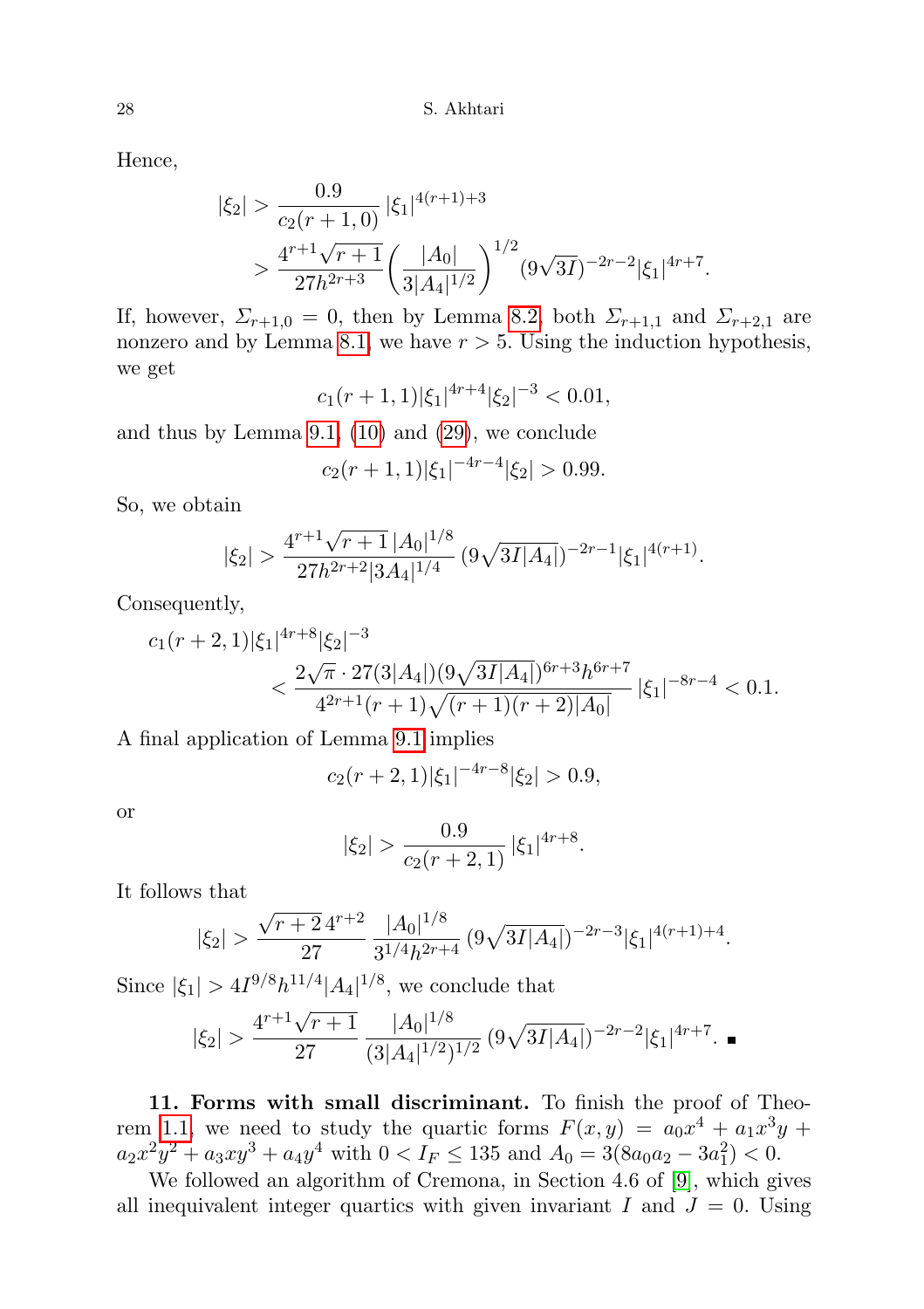Magma, we counted the number of solutions to

$$
|F(x,y)| = 1
$$

for all reduced quartic forms F with  $I_F \le 135$  and  $J_F = 0$ . Regarding  $(x, y)$ and  $(-x, -y)$  as the same, we did not find any form F for which there are more than four solutions to  $F(x, y) = \pm 1$ . Our program was not efficient in the sense that it solves more than one equation from some equivalent classes. While reading the earlier versions of this paper, the referee has verified these computations in a very efficient way and kindly shared his results with the author. The following table contains all representatives of the complete set of binary forms F with  $I_F \le 135$  and  $J_F = 0$  that split in R.

| F(x, y)                                 | $I_F$ |
|-----------------------------------------|-------|
| $x^4 - x^3y - 6x^2y^2 + xy^3 + y^4$     | 51    |
| $x^4 + 2x^3y - 6x^2y^2 - 2xy^3 + y^4$   | 60    |
| $x^4 - 12x^2y^2 + 16xy^3 - 4y^4$        | 96    |
| $x^4 + 8x^3y + 6x^2y^2 - 4xy^3 - 2y^4$  | 108   |
| $x^4 + x^3y - 15x^2y^2 + 18xy^3 - 4y^4$ | 123   |

To solve the Thue equations  $F(x, y) = \pm 1$  for forms F in the above table, we may also use PARI since all of the binary forms in the table are monic.

If

$$
F(x, y) = x^4 - x^3y - 6x^2y^2 + xy^3 + y^4
$$

then  $I_F = 51$  and the solutions are

$$
(-1,0), (0,1), (1,2), (-2,1).
$$

Note that we can write

$$
F(x,y) = x4 - x3y - 6x2y2 + xy3 + y4 = \xi(x,y)4 - \eta(x,y)4,
$$

so that  $\eta(x, y)/\xi(x, y) = (x - iy)/(x + iy)$  and we have

$$
\frac{\eta(-1,0)}{\xi(-1,0)} = 1, \quad \frac{\eta(0,1)}{\xi(0,1)} = -1, \quad \frac{\eta(1,2)}{\xi(1,2)} = -\frac{3+4i}{5}, \quad \frac{\eta(-2,1)}{\xi(-2,1)} = \frac{3+4i}{5}.
$$

This means  $(-1, 0)$  is related to  $\omega = 1$ ,  $(0, 1)$  is related to  $\omega = -1$ ,  $(1, 2)$  is related to  $\omega = -i$ , and  $(-2, 1)$  is related to  $\omega = i$ . Therefore, one pair of solutions is related to each root of unity.

If

$$
F(x,y) = x^4 + 2x^3y - 6x^2y^2 - 2xy^3 + y^4
$$

then  $I_F = 60$  and the solutions are  $(1, 0)$  and  $(0, 1)$ .

If

$$
F(x, y) = x^4 - 12x^2y^2 + 16xy^3 - 4y^4
$$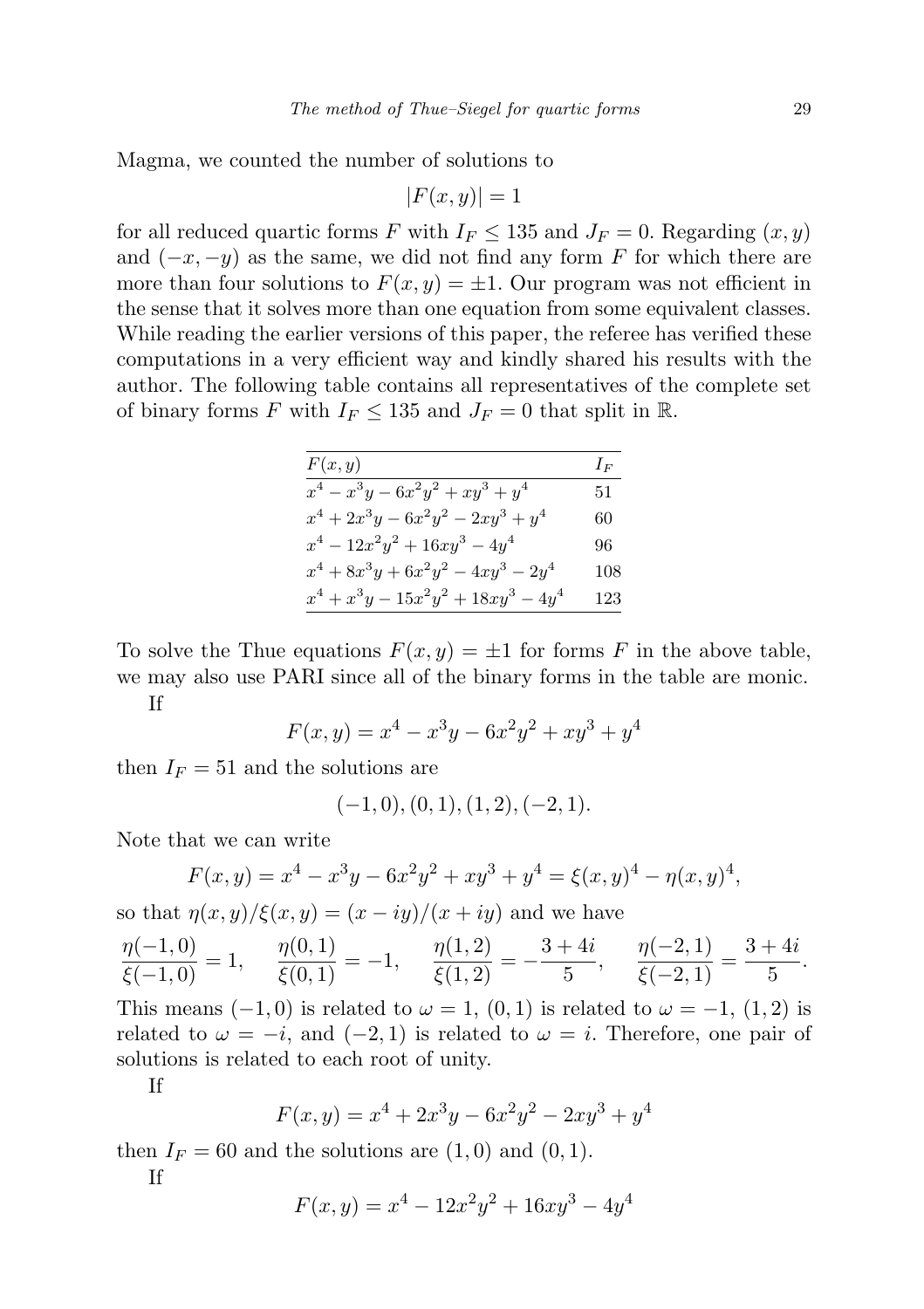then  $I_F = 96$  and  $F(x, y) = 1$  has four solutions  $(5, 2), (1, 3), (1, 1), (1, 0),$ while the equation  $F(x, y) = -1$  has no solution.

If

$$
F(x,y) = x^4 + 8x^3y + 6x^2y^2 - 4xy^3 - 2y^4
$$

then  $I_F = 108$  and the solutions are  $(1,0)$  and  $(-1,1)$ .

If

$$
F(x,y) = x^4 + x^3y - 15x^2y^2 + 18xy^3 - 4y^4
$$

then  $I_F = 123$  and the solutions are  $(1, 1)$  and  $(1, 0)$ .

Acknowledgments. The author would like to thank Professor Michael Bennett for his support and insightful comments. The author is indebted to the anonymous referee for his very careful reading and valuable comments on the earlier version of this paper. The referee's suggestions certainly improved both presentation and mathematical contents of this manuscript.

## References

- <span id="page-29-2"></span>[1] S. Akhtari, The Diophantine equation  $aX^4 - bY^2 = 1$ , J. Reine Angew. Math., to appear.
- <span id="page-29-1"></span>[\[2\]](http://dx.doi.org/10.1016/j.jnt.2009.07.010) S. Akhtari and R. Okazaki, The quartic Thue equations, J. Number Theory 130  $(2010), 40-60.$
- [\[3\]](http://dx.doi.org/10.4064/aa131-2-3) S. Akhtari, A. Togbé and P. G. Walsh, On the equation  $aX^4 bY^2 = 2$ , Acta Arith. 131 (2008), 145–169.
- <span id="page-29-5"></span>[4] A. Baker, Contributions to the theory of Diophantine equations. I. On the representation of integers by binary forms, Philos. Trans. Roy. Soc. London Ser. A 263 (1967/1968), 173–191.
- <span id="page-29-6"></span>[5] —, The theory of linear forms in logarithms, in: Transcendence Theory: Advances and Applications, A. Baker and D. W. Masser (eds.), Academic Press, 1977, 1–27.
- <span id="page-29-8"></span>[\[6\]](http://dx.doi.org/10.1090/S0002-9947-00-02658-1) M. A. Bennett, On the representation of unity by binary cubic forms, Trans. Amer. Math. Soc. 353 (2001), 1507–1534.
- <span id="page-29-10"></span>[7] J. W. S. Cassels, An Introduction to the Geometry of Numbers, Springer, 1959.
- <span id="page-29-11"></span>[\[8\]](http://dx.doi.org/10.2307/2007080) G. V. Chudnovsky, On the method of Thue–Siegel, Ann. of Math. 117 (1983), 325–382.
- <span id="page-29-0"></span>[9] J. E. Cremona, Reduction of binary cubic and quartic forms, LMS J. Comput. Math. 2 (1999), 64–94; Corrigendum, ibid. 4 (2001), 73.
- <span id="page-29-3"></span>[10] J. H. Evertse, On the equation  $ax^n - by^n = c$ , Compos. Math. 47 (1982), 289–315.
- <span id="page-29-7"></span> $[11] \quad [11] \quad -$ , On the representation of integers by binary cubic forms of positive discriminant, Invent. Math. 73 (1983), 117–138; Erratum, ibid. 75 (1984), 379.
- <span id="page-29-4"></span>[12] —, Upper Bounds for the Numbers of Solutions of Diophantine Equations , Math. Centre Tracts 168, Mathematisch Centrum, Amsterdam, 1983.
- <span id="page-29-9"></span>[13] V. Krechmar, On the upper bound of the number of representations of an integer by binary forms of the fourth degree, Izv. Acad. Nauk SSSR Ser. Mat. 1939, 289–302 (in Russian).
- [14] W. Ljunggren, On the representation of integers by certain binary cubic and biquadratic forms, Acta Arith. 17 (1971), 379–387.